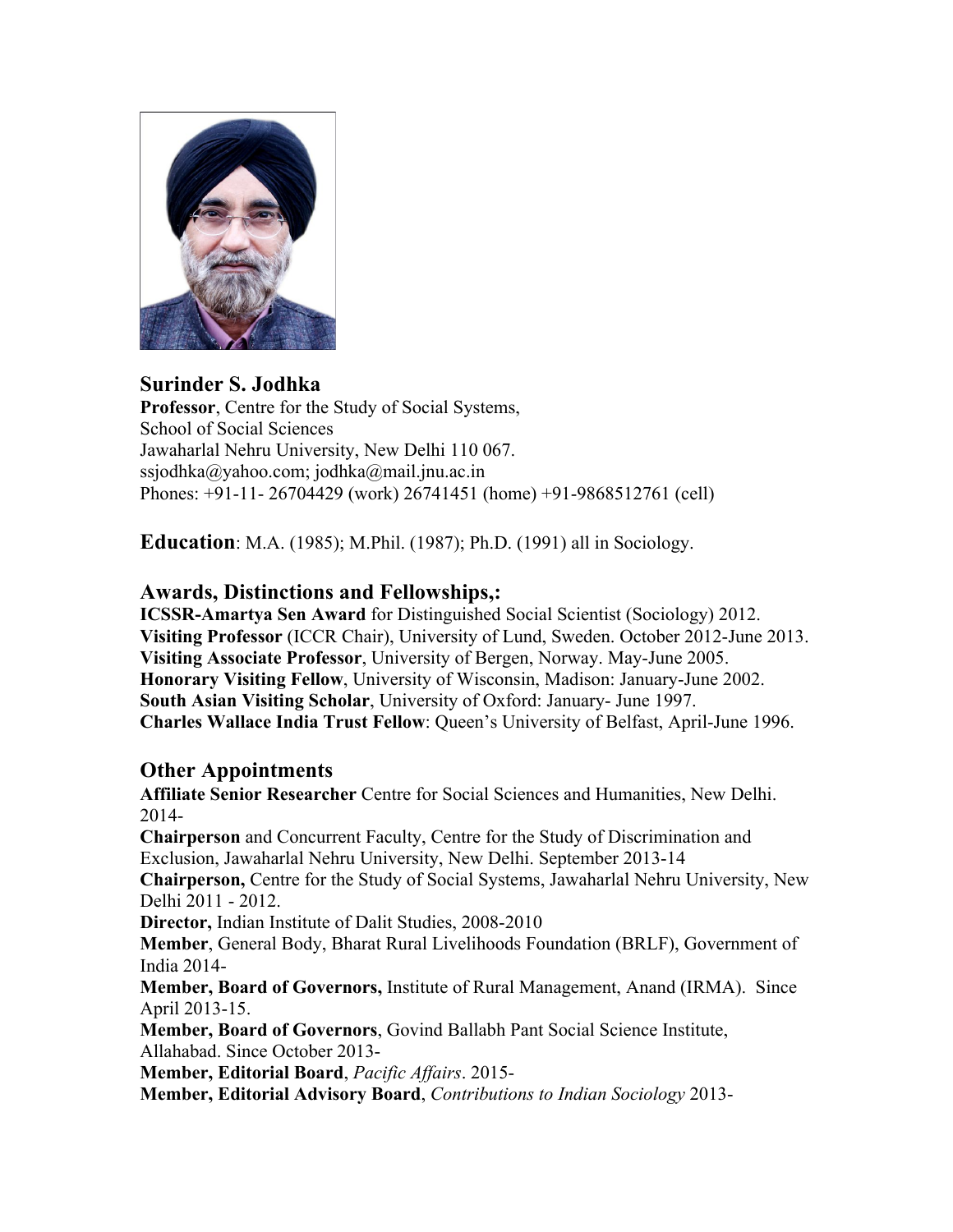**Advisor**, Indian Council of Social Sciences Research, New Delhi. Since June 2010-2012. **Honorary Fellow**, Indian School of Political Economy, Pune. Since 2009- **Country Coordinator,** Religions and Development Research Programme (DFID-University of Birmingham) 2006-2011.

**Member International Advisory Board of** *Sociology,* official journal of the British Sociological Association (2004-2008).

**Member Editorial Board of** *Sikh Formations,* Routledge, London (since 2005). **Member, 'The Global Network on Inequality'**, Princeton University, Princeton, USA. **Member**, Academic Council, Central University of Gujarat. Since 2009-2012 **Member**, Academic Council, Central University of Tamil Nadu. Since 2009-2012. **Member,** Assessment and Monitoring Authority, Planning Commission, Government of India 2008-2011.

# **Areas of Specialization:**

Social Inequality; Caste in Contemporary Times; Rural Society and Agrarian Change; Development Studies; Political Sociology of Social and Cultural Identities in Contemporary India

### **Work experience:**

**Professor,** School of Social Sciences, JNU, New Delhi (2006-). **Associate Professor,** School of Social Sciences, JNU, New Delhi (2001-2006). **Reader,** Department of Sociology, Panjab University, Chandigarh (1998-2001) **Lecturer,** Department of Sociology, University of Hyderabad, Hyderabad (1991-1998) **Associate Fellow,** Centre for Social Studies, Surat (1990-1991).

# **Publications: Books (authored, edited, co-edited): 12**

*Waning Hierarchies, Persisting Inequalities: Caste and Power in 21st Century India.* Hyderabad: Orient Blackswan (forthcoming 2017. Edited with James Manor).

*The Indian Middle Class.* New Delhi: Oxford University Press. May **2016** (with Aseem Prakash).

*Caste in Contemporary India*. London, New Delhi: Routledge **2015**.

*Interrogating India's Modernity: Democracy Identity and Citizenship*. New Delhi: Oxford University Press (edited) **2013**.

*Culture and Economic Transformation: Perspectives from India and China*. New Delhi: Indian Council of Social Science Research and Rawat Publications. (Edited with Surjit Singh **2013**)

*Caste*. Oxford India Short Introductions. New Delhi: Oxford University Press. **2012**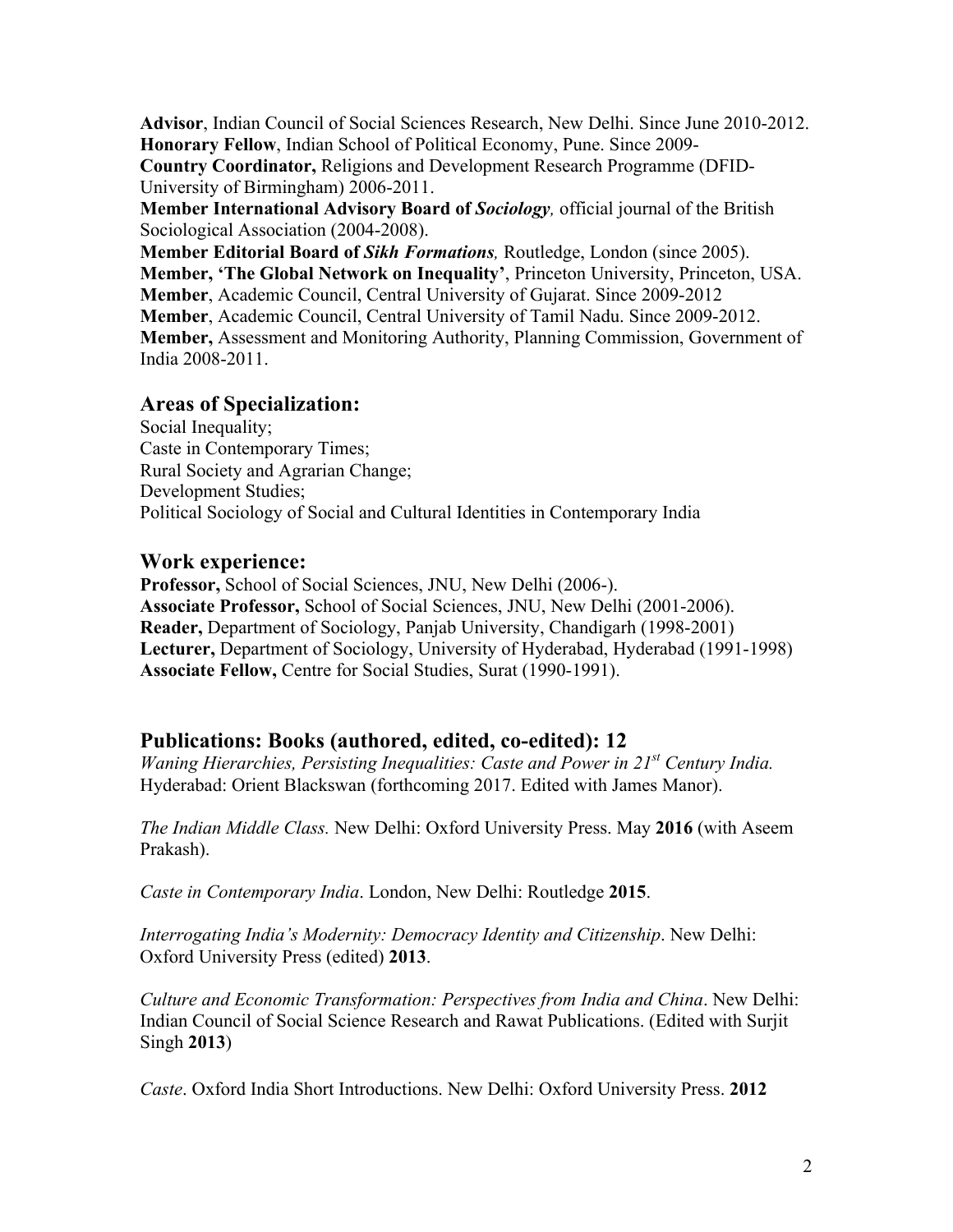*Village Society: Culture, Politics and Social Life in Rural India*. Hyderabad: Orient Blackswan. Edited. **2012**

*Changing Caste: Mobility, Ideology and Identity*. New Delhi: Sage Publications. Edited. **2012.**

*Religions, Communities, Development: Changing Contours of Policy and Politics in Contemporary India* (edited with Gurpreet Mahajan): New Delhi: Routledge. **2010**

*Contested Transformations: Changing Economies and Identities in Contemporary India*. New Delhi: Tulika Press (edited with Mary E. John and Praveen Jha), **2006**

*Community and Identities: Contemporary Discourses on Culture and Politics in India* (edited) New Delhi: Sage Publications **2001.**

*Debt, Dependence and Agrarian Change.* Jaipur: Rawat Publishing House, **1995.**

### **Editorial Work**:

**Book Series editor**: Religion and Citizenship. New Delhi: Routledge. 3 books published in the series.

Edited "Review of Rural Affairs", Special Issue of *Economic and Political Weekly*, on Revisiting the Rural in  $21^{st}$  Century India. 25 June 2016. Volume 51 (26-27)

Edited "Review of Rural Affairs", Special Issue of *Economic and Political Weekly*, December 26 2015. Volume 50 (52)

Edited (with Divya Vaid) Special Issue of *Seminar* on 'Exclusion, Discrimination, Disparity: A Symposium on Emerging Patterns of Social Inequality in India. August 2015.

Edited Special Issue of *Seminar* on Caste Matters: A Symposium on Inequalities, Identities and Disintegrating Hierarchies in India (Number 633. May 2012).

Edited Special issue of *Economic and Political Weekly* (January 7, 2012) on Religion and Citizenship.

Edited Special Issue of *Seminar* on India's Religious Minorities (Number 602. October 2009).

Edited Special Issue of *Seminar* on 'Reimaging Punjab' (Number 567 November 2006)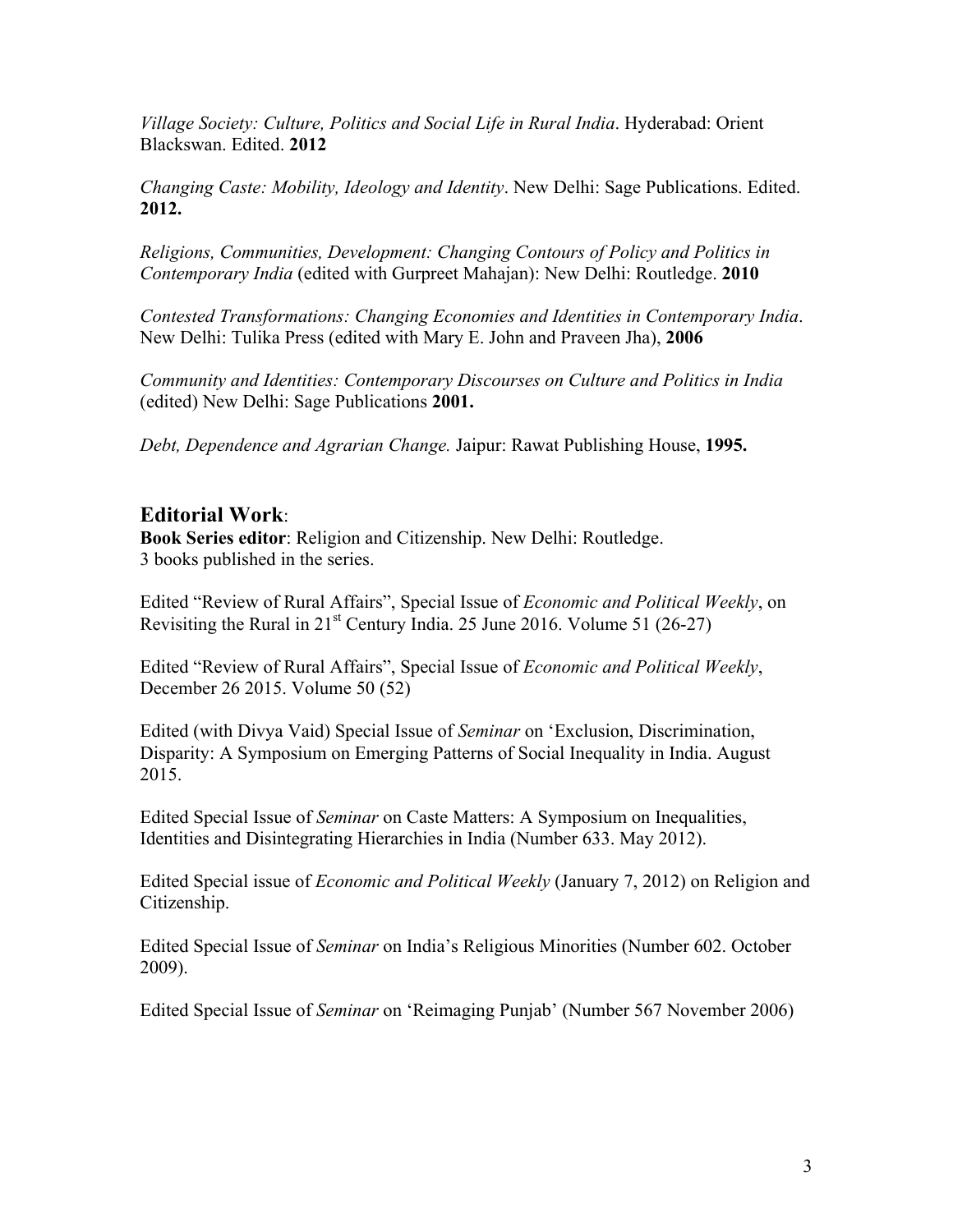### **Research Papers and Book Chapters**: 85 plus

'Revisiting the Rural in 21st Century India'. *Economic and Political Weekly*. Review of Rural Affairs. Vol. LI (26 & 27): 5-7. **2016**.

'From *Zaat* to *Qaum*: Fluid Contours of the Ravi Dasi Indentity in Punjab' in Ramnarayan S. Rawat, K. Satyanarayana eds. *Dalit Studies*. Durham: Duke University Press. 248-70. April **2016.**

'Ascriptive hierarchies: Caste and its reproduction in contemporary India'. *Current Sociology* (Monograph 2016) Volume 64 (2): 228-43. **2016**

'The Problem'. Introduction to the special issue of *Seminar* on 'Exclusion, Discrimination, Disparity: A Symposium on Emerging Patterns of Social Inequality in India. August **2015**. Pp. 14-15. (with Divya Vaid).

'Rural Development: Emerging Regional Perspectives' (with P.S. Vijay Shankar. *India Rural Development Report 2013-14*. Delhi: Orient Blackswan. Pp. 3-18 (published in **2015**).

'Caste: Why does it Still Matter?' in Knut A. Jacobsen ed., Routledge Handbook of Contemporary India. London and New York: Routledge. Pp: 243-255. **2015**

'Cast(e) on the Hill: 'Divine' Power, Social Cohesion and Hierarchy in Himachal Pradesh'. *Economic and Political Weekly*. Vol. L (21): 59-68. May 23, **2015**

'Engaging with Caste; Academic Discourses, Identity Politics and State Policy' in A.K. Shiva Kumar, Preet Rustagi and Ramya Subrahmanian eds. *India's Children: Essays on Social Policy*. New Delhi: Oxford University Press. 331-49. **2015**

'Caste in India: Constructs and Currents' in Steven Vertovec ed. *Routledge International Handbook of Diversity Studies*. London: Routledge. pp. 106-14. **2015**

'Sikhism and its changing social structure' (with Kristina Myrvold) in Bryan Turner and Oscar Salemink. *Routledge Handbook of Religions in Asia*. London: Routledge. Pp 63- 76. **2015**

'Emergent Ruralities: Revisiting Village Life and Agrarian Change in Haryana'. *Economic and Political Weekly*. Vol. XlIX. No 26 and 27: 5-17. **2014**.

'Changing Manifestations of Caste in the Panth' in Pashaura Singh and Louis E. Fenech eds. *The Oxford Handbook of Sikh Studies*. New York: Oxford University Press. 583-93. **2014.**

'Rural and Agrarian Studies in India: A Survey of Contemporary Trends' (with Tanvi Sirari) in Yogendra Singh ed. *Indian Sociology: Emerging Concepts, Structure, and*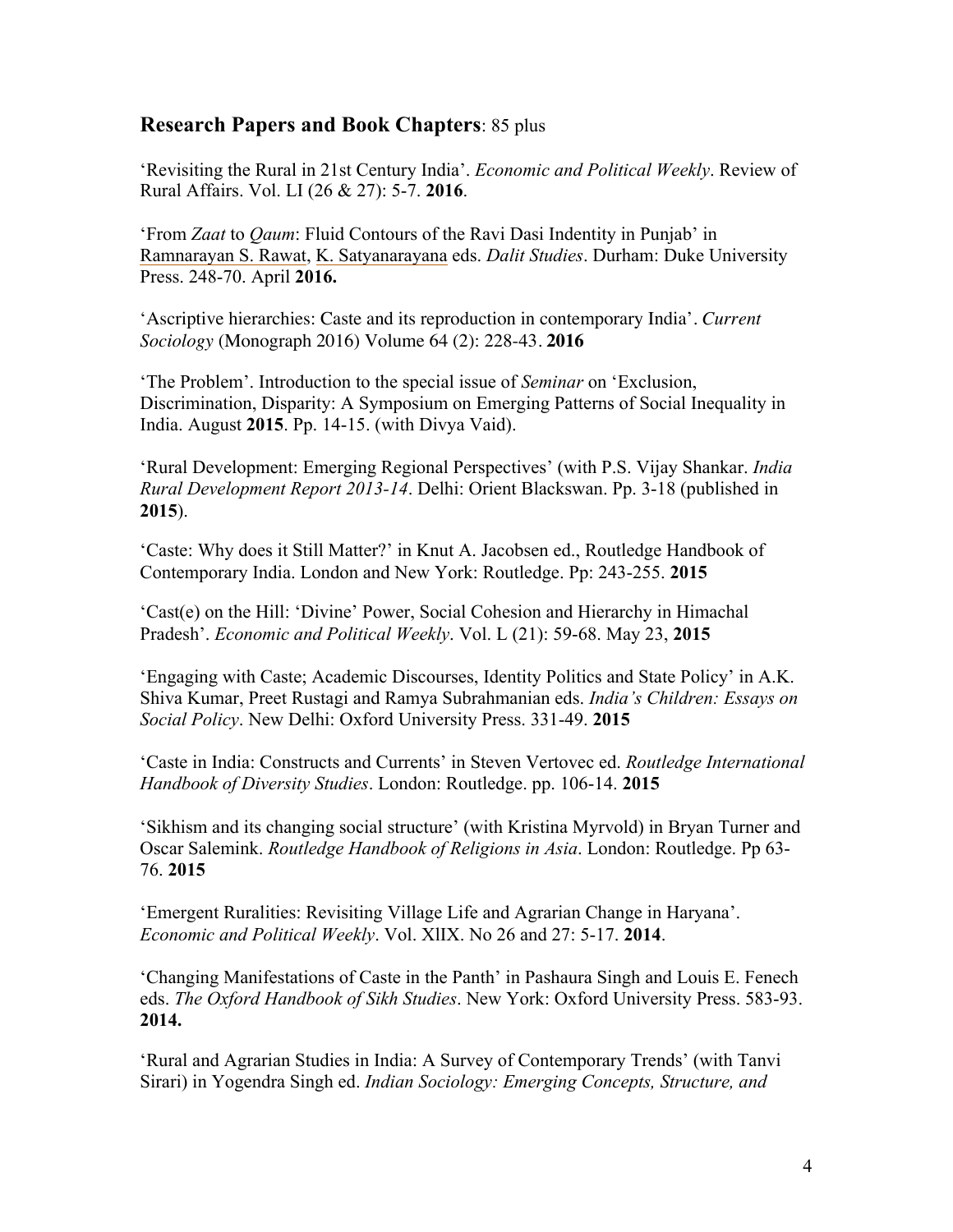*Change*. Oxford University Press and Indian Council of Social Science Research: 263- 306. **2014**.

'The "Agrarian Question" and the Developmental State: India's Story of Rural social Transformation' (with Praveen Jha) in Fred Hendricks, Lungisile Ntsebeza and Krik Helliker eds. *The Promise of Land: Undoing A Century of Dispossession in South Africa*. Auckland Park: Jacana. Pp. 283-313. **2013**.

'Agrarian Changes in the Times of (Neo-liberal) 'Crises': Revisiting Attached Labour in Haryana Agriculture'. *Economic and Political Weekly*. Vol - XLVII No. 26-27, **June 30, 2012**. Pp. 5-13.

'The Problem'. Special issue of *Seminar* on Caste Matters. 633. May 2012.

Plural Societies and Imperatives of Change: Interrogating Religion and Development in South Asia *Economic and Political Weekly*. **January 7, 2012** vol xlvIi no I: 43-44

'Religions, Democracy and Governance: Spaces for the Marginalised in Contemporary India' (with Gurpreet Mahajan) *Economic and Political Weekly*. **January 7, 2012** vol xlvIi no I: 45-52.

'In the Name of Development: Mapping 'Faith-Based Organisations' in Maharashtra' (with Pradyumna Bora) *Economic and Political Weekly*. **January 7, 2012** vol xlvIi no I: 77-85.

The Indian Middle Class: Emerging Cultures of Politics and economics. *KAS International Reports* December 2011. Pages 42-56 (with Aseem Prakash).

*Caste*. Oxford Bibliographies Online. New York: Oxford University Press 2011

'Comparative Contexts of Discrimination: Caste and Untouchability in South Asia' (with Ghanshyam Shah). *Economic and Political Weekly*. Volume 45 (48) pp. 99-106 November 27, 2010.

'Dalits and Development'. *India: Social Development Report 2010*. Delhi: Oxford University Press. Pp. 51-61. **2010**

'Dalits in Business: Self-Employed Scheduled Castes in North-West India' *Economic and Political Weekly*. Volume 45 (11) pp. 41-48 March 13-19, **2010**

'Caste and Politics' in Nirja Jayal and Pratap Bhanu Mehta ed. *Oxford Companion to Politics in India* Delhi: Oxford University Press. **2010** 

'Marginalization and Return: Agrarian Studies in India during the 1990s' in Ishwar Modi, B.K. Nagla and A.K Agarwal eds '*Themes in Social Stratification and Mobility*' Jaipur: Rawat Publications. Pp. 293-314 (with Paul D' Souza)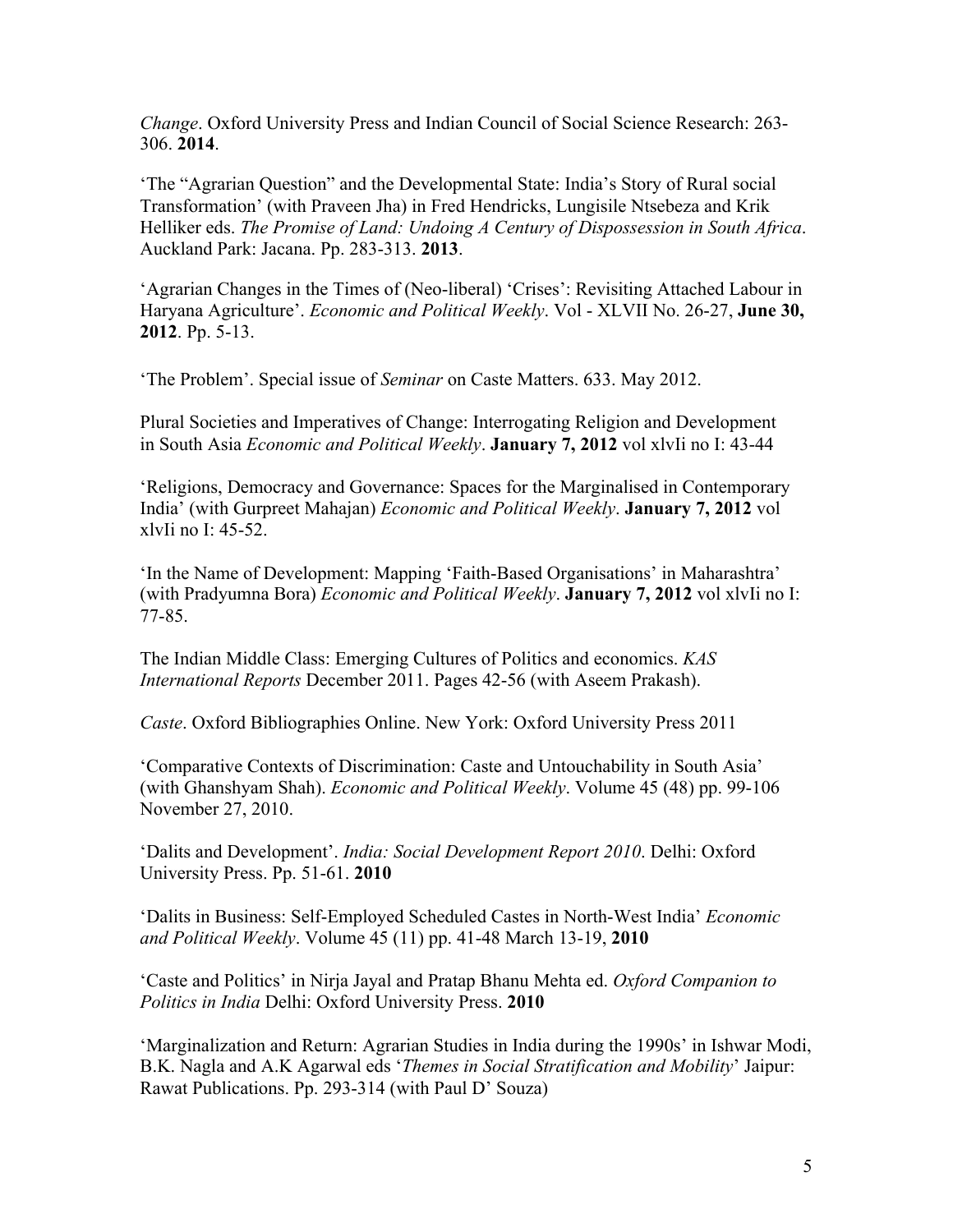'Institutionalizing Equality: Contexts and Meanings of Equal Opportunity Commission' *Indian Journal of Human Development*, Vol. 3, No. 2, pp 297-304. **2009**

'The Problem'. Introduction to special issue *Seminar* on *India's Religious Minorities*. Number 602. pp. 12-4. October **2009**

'What makes Sikhs a minority' in *Seminar* number 602. pp. 76-9. October **2009**

'Religions, Democracy and Governance: Spaces for the Marginalized in Contemporary India' (with Gurpreet Mahajan), Working paper 26, Religions and Development, University of Birmingham (http://www.rad.bham.ac.uk/index.php?section=47)

Rural and Agrarian Studies (with Paul D'Souza) in Yogesh Atal ed. *Sociology and Social Anthropology in India* (ICSSR Srvey of Advances in Research). New Delhi: Pearson Longman and Indian Council of Social Science Research. Pp.50-117. **2009**

'Sikhs in Contemporary Times: Religious Identities and Discourses of Development' S*ikh Formations,* Volume 5, Issue 1 June 2009, Pp1 – 22. **2009**

'The Ravi Dasis of Punjab: Global Contours of Caste and Religious Strife' *Economic and Political Weekly*, Vol. XLIV (24) June 13. pp. 79-85. **2009**

'Caste and the Corporate Sector' *The Indian Journal of Industrial Relations*. Volume 44 (2): 185-93. October **2008.**

'The Decline of Agriculture' in S. K. Bhaumik ed. *Reforming Indian Agriculture: Towards Employment Generation and Poverty Reduction*. New Delhi: Sage Publications. **2008.**

Changing Caste and Local Democracy in David Gellner and Krishna Hachhethu eds *Local Democracy in south Asia: Microprocesses of Democratization in Nepal and its Neighbours.* New Delhi: Sage Publications. **2008.**

'Of Babas and Deras'. *Seminar* (No. 581), January pp. 54-7. **2008**

'Internal)Classification)of)Scheduled)Castes:)The)Punjab)Story'. *Economic and Political Weekly*. October 27,. pp 20-3. (with Avinash Kumar). **2007**

'Beyond Culture and Agriculture: Agrarian Change and Caste Conflict in Rural Punjab'. In Hiroshi Ishii, David Gellner and Katsuo Nawa eds*. Political and social Transformations in North Indian and Nepal*. Delhi: Manohar. Pp. 31-62. **2007**

'In the Name of Globalisation: Meritocracy, Productivity and the Hidden Language of Caste' (with Katherine Newman). *Economic and Political Weekly*. Volume 42 (41). Pp 4125-32. October 13 - October 19, **2007**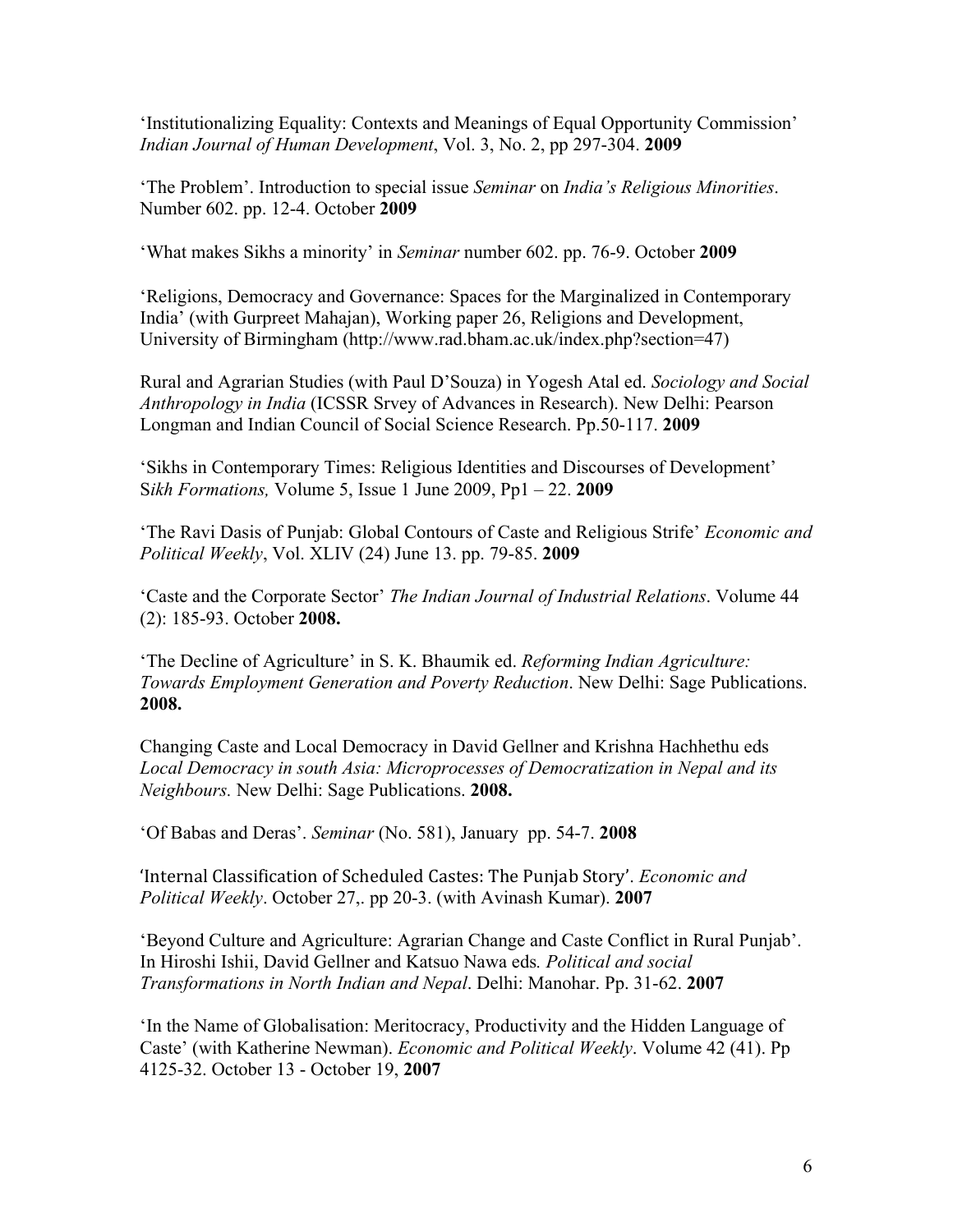'The Other Side of Development: Poverty, Bondage and Marginalisation of the Rural Underclass'. *Economic and Political Weekly* VOL 42 No. 39 September 29 - October 05. pp. 3926-9. **2007**

'Perceptions and Receptions: Sachar Committee and Secular Left'. *Economic and Political Weekly*. Vol. XLII (29) pp. 2996-9. **2007**

'Who Will Speak for the Village? Agrarian Change and Marginalizing Ruralities in Contemporary India'. *Occasional Paper Series*. Department of Sociology, University of Pune. March **2007**.

'The Problem', *Seminar.* Re-Imagining Punjab: A Symposium of the Changing Contours of Region in the Age of Globalization. November (issue 567). **2006.**

**'**Interrogating Caste and Religion in India's Emerging Middle-Class' with N.J. Demerath Lll. *Economic and Political Weekly*. Vol. XLI (35). Pp. 3813-8**. 2006**.

'Beyond 'Crises': Rethinking Contemporary Punjab Agriculture'. *Economic and Political Weekly*. Vol. XLI (16). Pp. 1530-7**. 2006**.

'Caste and Democracy: Assertion and Identity among the Dalits of Rural Punjab'. *Sociological Bulletin*. Volume 55(1). pp.4-23. **2006**

**Reproduced as** 'Changing Caste and Local Democracy: Assertion and Identity Among the Dalits of Rural Punjab' in David Gellner and Krishna Hachhethu eds*. Local Democracy in south Asia: Microprocesses of Democratization in Nepal and its Neighbours*. New Delhi: Sage **2008**

'Regions and Communities: Social Identities in Contemporary Punjab' in Rajendra Vora and Anne Feldhaus ed. *Region, Culture and Politics in India*. Delhi: Manohar.. pp. 299- 316. **2006**

'Nation, Anthropology and the Village' in S.M. Dahiwale ed. *Understanding Indian Society: The Non-Brahmanic Perspective*. Jaipur: Rawat Publications. Pp. 51-85. **2005**

'Return of the Region: Identities and Electoral Politics in Punjab'. *Economic and Political Weekly*. Vol. XL (3). Pp. 224-30. **2005**.

'Unfree Labour and 'Postmodern Myths': Towards a Critical Examination', *Historical Materialism*, volume 12 (4). Pp. 463-72) (Review Article). **2004**.

'Dissociation, Distancing and Autonomy: Caste and Untouchability in Rural Punjab' in Harish K. Puri ed. *Dalits in Regional Context*. Jaipur: Rawat Publications. **2004: 62-99**

'Sikhism and the caste question: Dalits and their politics in contemporary Punjab' in *Contributions to Indian Sociology* (n.s.) Volume 23 (1&2). pp.165-92. **2004.**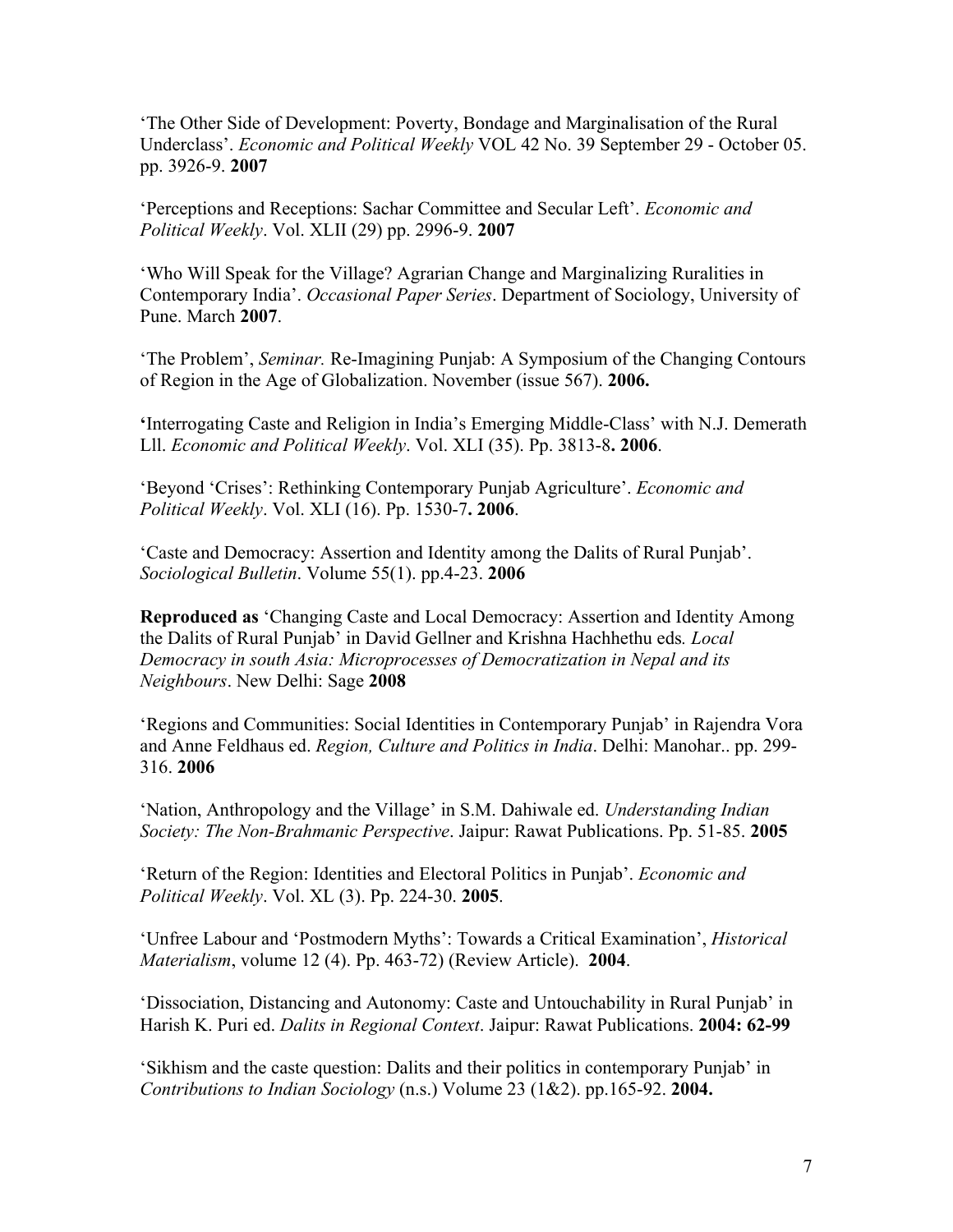**Reproduced** in Dipankar Gupta ed. *Caste in Question: Identity or Hierarchy*. New Delhi: Sage Publications. **2004**.

'Agrarian Structures and their Transformations' in Veena Das ed. *Oxford India Companion to Sociology and Social Anthropology*. (Volume II) Delhi: New Delhi: Oxford University Press **2003**.

**Reproduced** in *Handbook of Indian Sociology* edited by Veena Das. New Delhi: Oxford University Press, **2004**

'Measuring Agrarian Classes: A Note'. *IASSI Quarterly*, Vol. 21, (2). Pp 97-101. 2002 (published in December **2003)**.

'Caste Conflict and Dalit Identity in Rural Punjab: Significance of Talhan' (with Prakash Louis). *Social Action*. Vol 53 (October-December) 335-59. **2003**.

'Contemporary Punjab: A Brief Introduction' in M.S. Gill ed. *Punjab Society: Perspectives and Challenges*. New Delhi: Concept Publishing Company. **2003.**

'The Scheduled Castes in Contemporary Punjab' in M.S. Gill edited *Punjab Society: Perspectives and Challenges*. New Delhi: Concept Publishing Company. **2003.**

'Caste Tensions in Punjab: Talhan and Beyond' (with Prakash Louis). *Economic and Political Weekly*. Vol. XXXVIII (28) July 12. pp. 2923-6. (comment). **2003.**

'Cow, Caste and Communal Politics' (with Murli Dhar) *Economic and Political Weekly*. Vol. 38 (3). January 18. pp. 174-6. **2003**

'Nation and Village: Images of Rural India in Gandhi, Nehru and Ambedkar'. *Economic and Political Weekly*. Volume 37 (32) August 10. Pp. 3343-54. **2002.**

'Making of the cultural difference: identity formation among the Sikhs in Punjab' *Mapping Multiculturalism* edited by Kushal Deb**.** New Delhi, Rawat, **2002.**

'Caste and Untouchability in Rural Punjab' *Economic and Political Weekly*. Volume 37 (19) May 11. pp. 1813-23. **2002**

'Caste in the Periphery' *Seminar* No. 508. December. Pp. 41-6. (Special issue on *Exclusion*). **2001**

'Crisis, Crisis, Crisis….Rural Indebtedness and Farmers' Suicides in the Post Green Revolution Punjab (India)'. *International Journal of Punjab Studies*. Vol. 8 (1). Pp.117- 26. (Review Article)**. 2001**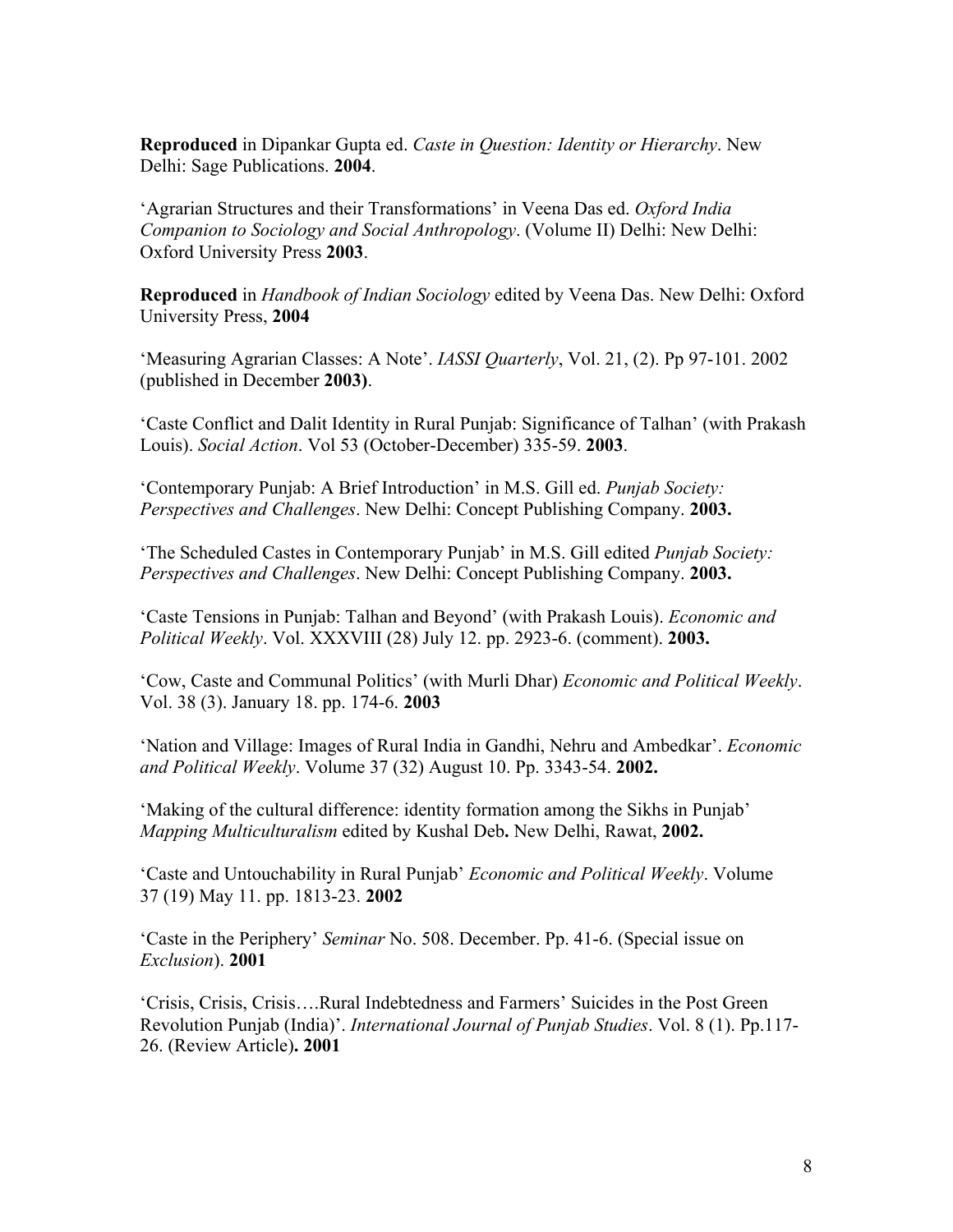'Minority Status for Sikhs in Punjab: What Does it Mean?' *Economic and Political Weekly*. Vol. XXXVI (18) May 5. Pp. 1497-8. **2001.**

'Looking Back at the Khalistan Movement: Some Recent Researches on its Rise and Decline. (Review-Article). *Economic and Political Weekly*. Vol. XXXVI (16) April 21. Pp. 1311-18. **2001.**

'Marginalisation of Punjab'. *Seminar,* annual number 497. January. Pp. 69-74. **2001**

'The Sikh Identity in a Historical Perspective' in M. Ramakrishnayya ed. *Historical Memories and Nation Building in India*. Hyderabad: Booklinks Corporation. Pp. 146-62. **2001.**

'Prejudice without Pollution?: Scheduled Castes in Contemporary Punjab' *Journal of Indian School of Political Economy* (special issue on Scheduled Castes edited by Andre Beteille). Vol. XII (3&4) pp. 381-402) **2000.**

'Punjab: Decline of identity politics' (comment), *Economic and Political Weekly*, Vol.XXXV, no. 11. March 11-17. **2000.** 

'Return of the Middle Class', *Seminar,* a special issue on 'the Sikh Spirit', April No. 476. **1999**.

'Patriarchy as a 'Natural Order': Constructions of Caste and Gender in the Indian Village Studies'. *Studies in Humanities and Social Sciences.* Vol. VI (2), Winter. Pp. 119-139. **1999**.

'Haryana: Change of Government and Beyond' (comment), *Economic and Political Weekly*, Vol. XXXIV(32), August 7. **1999.**

'Community and Identities: Interrogating Contemporary Discourses on India', *Economic and Political Weekly*, Vol.XXXIV, no.41, October 9, **1999.**

'Agrarian Change and Debt Dependecies: Emerging Patterns in Haryana Agriculture' in P.S. Judge and S. K. Sharma ed. *Dimensions of Social Change*, Jaipur, Rawat **1998.**

'Attached Labour in Haryana' in J.S. Grewal and Indu Banga ed. *Punjab in Prosperity and Violence*, Chandigarh, Institute of Punjab Studies. **1998.** 

'From 'Book-View' to 'Field-View': Social Anthropological: Constructions of the Indian Village', *Oxford Development Studies,* Vol. 26 (3). Pp. 311-32. **1998**.

'Crisis of the 1980s and Changing Agenda of 'Punjab Studies': A Survey of Some Recent Research', *Economic and Political Weekly*, Vol.XXXII(6). Review- Article**. 1997**. pp. 273-79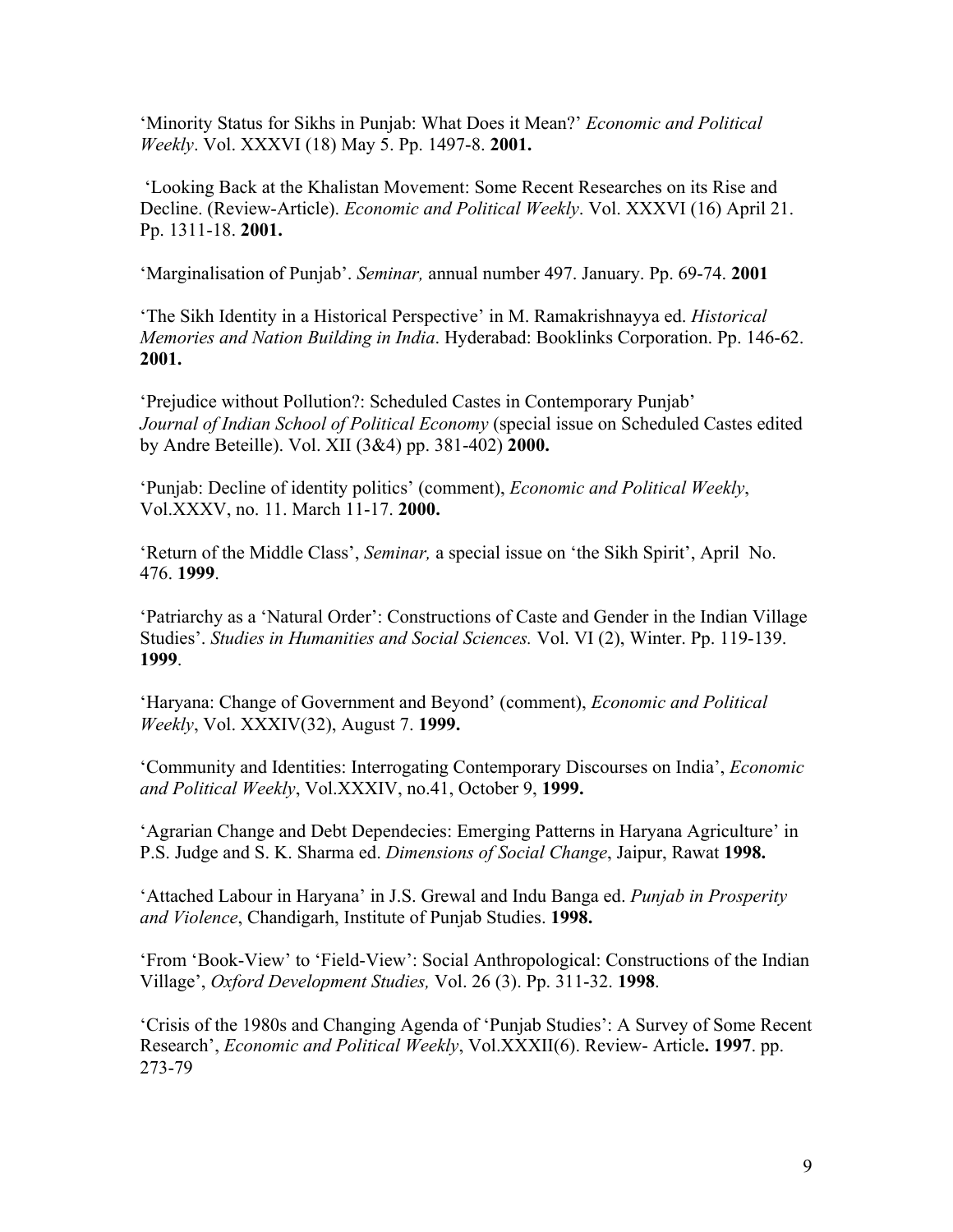'Interpreting Attached Labour in Contemporary Haryana' (discussion), *Economic and Political Weekly*, Vol. XXXI (29). **1996**.

'IRDP and Changing Agrarian Relations: A Study of the Unintended Consequences', *Journal of Rural Development*, Vol. 14(1). **1995**.

'Bureaucratisation, Corruption and Depoliticisation: Changing Profile of Credit Cooperatives in Rural Haryana' *Economic and Political Weekly*, Vol.XXX(1). **1995.** 

'Who Borrows? Who Lends?: Changing Structure of Informal Credit in Rural Haryana', *Economic and Political Weekly*, Vol.XXX(39). **1995**. A123-32.

Agrarian Changes, Unfreedom and Attached Labour' (discussion), *Economic and Political Weekly,* Vol. XXX (31-32). **1995**.

'Agrarian Changes and Attached Labour: Emerging Patterns in Haryana Agriculture', *Economic and Political Weekly,* Vol. XXIX (39): A102-06. **1994**.

Institutional Credit and Agrarian Changes in Haryana: A Comparative Study of Cooperative Credit Societies and Commercial Banks in Three Villages of Karnal District. *Occasional Paper*, Centre for Social Studies, Surat. **1992**

'Sikh Identity: A Brief Historical Outline', *Other Sociology*, Vol. 1(1) **1989.** 

### **Opinion Pieces in Newspapers and Popular Magazines:**

Who are the middle class in India? (with Aseem Prakash) OUP Blog. http://blog.oup.com/2016/07/india-middle-class/ July 15 2016.

'Jats' fight to retain domination' *Deccan Herald*. February 28, 2016

'Nurture & protect JNU's constructive nationalism'. *The Trubune*, February 23 2016

'A berth for social inclusion' *India Today*. September, 14, 2015.

'Democracy, Diversities and Institutions'. *The Tribune*, Chandigarh, August 05, 2015.

'Lift the veil off caste-blind approach' *The Tribune*, Chandigarh, July, 15, 2015.

'Who Will Speak for the Village'. *The Tribune*, Chandigarh, June 09, 2015.

'From pride of privilege to perpetual crisis'. *The Tribune*, Chandigarh, May 4 2015.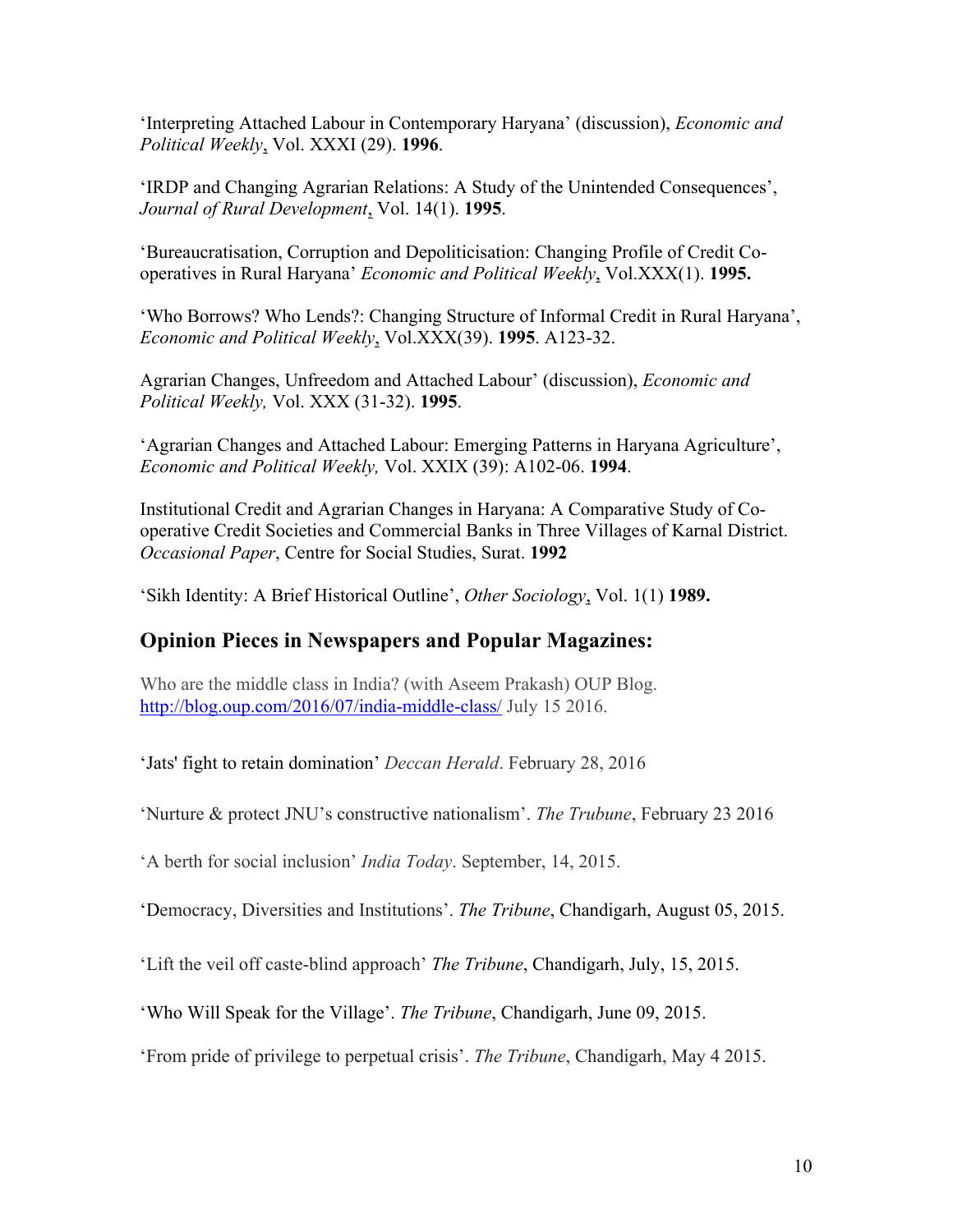'Making sense of the triumph of the aam aadmi'. *The Tribune*, Chandigarh. February 12 2015.

'Lessons of 1984'. *The Indian Express*. New Delhi. November 10 2014.

'Gurdwara as arena'. *The Indian Express*. New Delhi. August 4, 2014.

'Diversify This'. *The Indian Express*. New Delhi. June 2, 2014

'Going Backward'. *The Indian Express*. New Delhi. March 17, 2014

'Reservation in Perspective'. *The Indian Express*. New Delhi. December 18, 2012.

'The Purposes of Tradition' *The Indian Express*. New Delhi. October 15, 2012

'Her Name is Aspiration'. *India Today*. New Delhi. August 27, 2012.

'How Caste matters and Doesn't Matter'. *Mint*, *The Wall Street Journal*. New Delhi. January 25 2012.

'Fields of Dreams'. *India Today.* New Delhi. August 14 2010

'Muslim, in other words'. *Indian Express,* New Delhi. March 9, 2007.

'Caste occupation divide gets sharper in Punjab: Agrarian technology has reshaped social relations'. *The Tribune.* Chandigarh. July 18. 2003.

### **Book Reviews:**

*Dalit Women's Education In Modern India: Double Discrimination*. By Shailaja Paik. London; New York: Routledge, 2014. xiv, 356 pp. *Pacific Affairs*: Volume 89, No. 2: 466-7. **June 2016**

*Beyond Caste: Identity and Power in South Asia, Past and Present*. Sumit Guha. Leiden: Brill. Pages XVIII+236. *Seminar* (672). Page 84. October 2015.

*Recasting Caste: From The Sacred To The Profane* By Hira Singh. Sage Publications, New Delhi. *Seminar*. September 2014.

Changing Face of Rural India. Review of *India Rural Development Report 2012-13* by IDFC Rural Development Network (Hyderabad: Orient Blackswan). *Economic and Political Weekly* Vol XLIX (14) April 05 2014. Pp. 28-30.

'A Handbook on Contemporary India'. Review of *India Since 1950: Society, Politics, Economy and Culture* edited by Christophe Jaffrelot (New Delhi: Yatra Books) 2012. In *Economic and Political Weekly* Vol. XLVIII No. 02, January 12, 2013.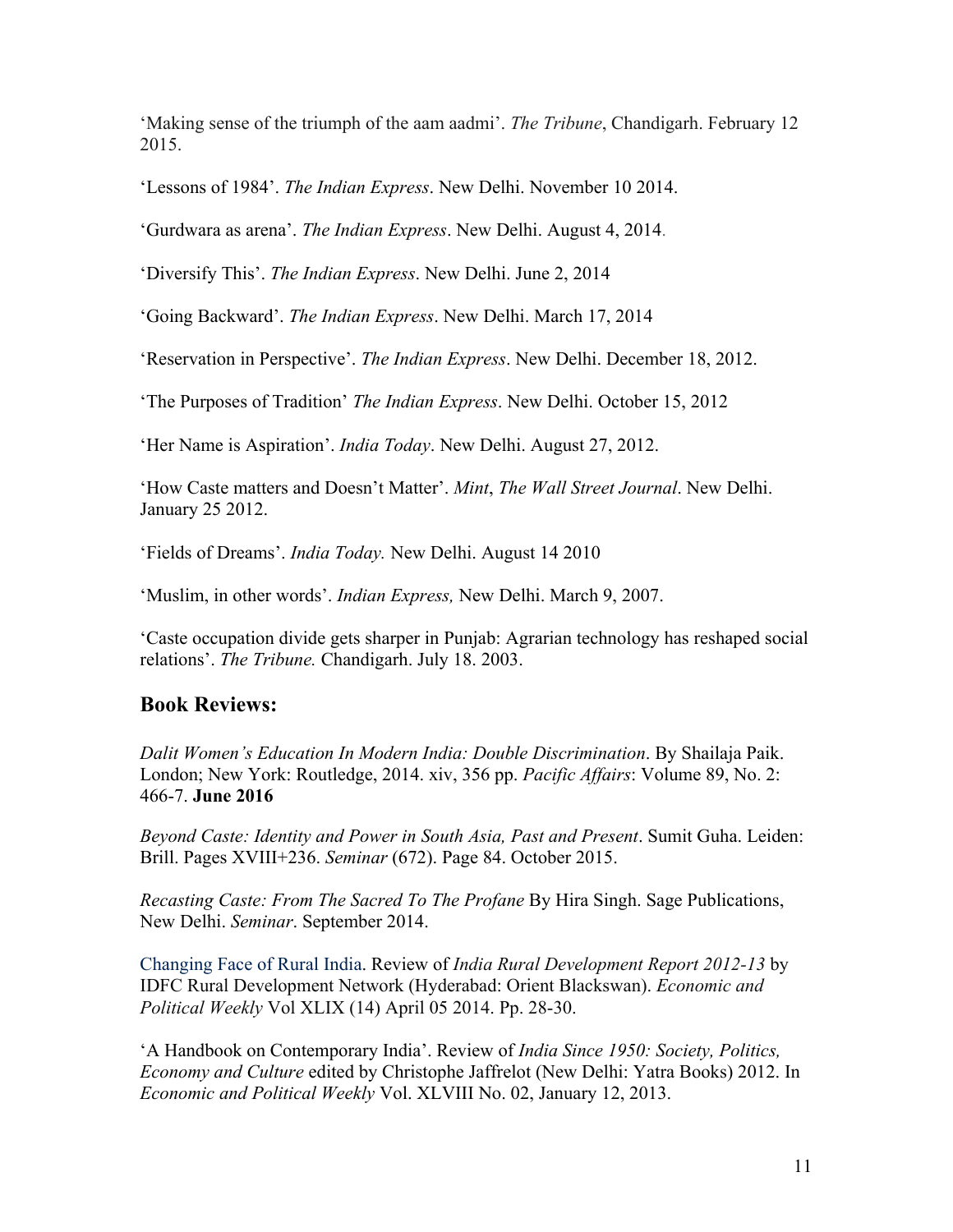Review of *The Grammar Of Caste: Economic Discrimination In Contemporary India*. in *The Book Review* April 2012.

Review of Baviskar Amita and Raka Ray (eds.) (2011) *Elite and Everyman: The cultural politics of the Indian middle classes*. New Delhi: Routledge in *Seminar* number 626. 2011.

Review of *The Sikhs: Ideology, Institutions and Identity* by J.S. Grewal and Sikh *Diaspora Philanthropy in Punjab: Global Giving for Local Good* edited by Verne A. Dusenbery and Darshan S. Tatla in *The Book Review* Vol. XXXIV (6) June 2010. pp. 12- 13.

'Plural Histories of Sociology/ Social Anthropology' Review of *Anthropology in the East: Founders of Indian Sociology and Anthropology* edited by Patricia Uberoi and others. *Economic and Political Weekly*. Vol. 44: 17 April 25 - May 01, 2009

Reviews of Himadri Banerjee's *The Other Sikhs: A View from Eastern India* and J.S. Grewal's *Social and Cultrual Hostory of the Punjab: Prehistoric, Ancient and Early Medieval*. In *The Indian Economic and Social History Review*, 44.3. 2007

Review of *Rural Capitalists in Asia: A Comparative analysis of India, Indonesia and Malaysia*. *Contributions to Indian Sociology* (n.s.). Vol. 41(1) 2007: 114-16.

*Brahmin and Non-Brahmin: Genealogies of the Tami! Political Present* by M.S.S. Pandian *The Book Review*. April 2007

*Relocating Gender in Sikh History: Transformation, Meaning and Identity*, by Doris R. Jakobsh, in *Indian Economic and Social History Review* Volume XLIII, Number 3, July - September 2006

*The Sikhs in Canada: Migration, Race, Class and Gender* by Gurcharn S. Basran and B. Singh Bolaria, *Indian Economic and Social History Review*. Volume XLIII, Number 2, April - June 2006

'Realizing Brand India: The Changing Face of contemporary India' edited by Sharif D. Rangnekar *The Book Review*. April 2006.

'Debates on Reservations' review of *Reservations and Private Sector: Quest for Equal Opportunity and Growth* by Sukhadeo Thorat, Aryama and Prashant Negi (editors); *Economic and Political Weekly* Volume XXIX October 29

'Religion and Public Domain' review of *Sociology of Religion in India* edited by Rowena Robinson. The Book Review. Volume XXIX (5) 5 May 2005. page 16.

'Cast in prejudice' review of *Political Sociology of Dalit Assertion* by Prakash Louis in *The Sunday Tribune.* September 5, 2004.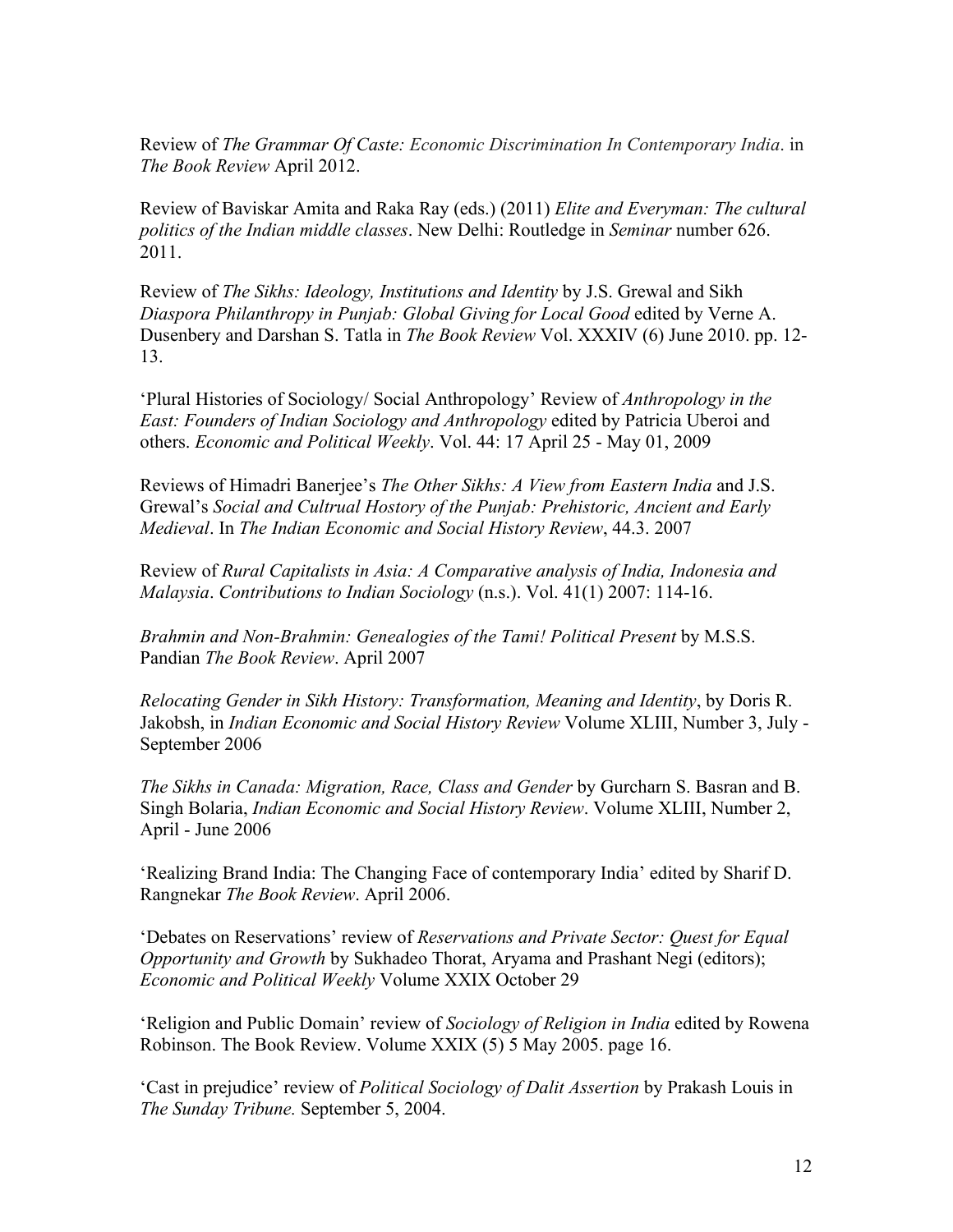'The other side of IT', review of *Information Revolution and India: A Critique* by S.S. Gill *The Sunday Tribune.* August 1 2004.

Review of Peter Lanjouw and Nicholas Stern, eds., *Economic development in Palanpur over five decades*. In *Contributions to Indian Sociology* (n.s.) Volume 23 (1&2) 2004. pp. 282-5.

'Diverse Indian diasporas' review of *Culture and Economy in the Indian Diaspora* edited by Bhikhu Parekh, Gurharpal Singh and Steven Vertovec. *The Sunday Tribune* February 29 2004.

'Indian History and Sikh Studies' review of Khalsa and the Punjab: Studies in Sikh History to the Nineteenth Century. Ed. Himadari Banerjee. *Economic and Political Weekly*. Vol XXXIX (2) January 10 2004.

Review of *The Retreat to Unfreedom: Essays on the Emerging World Order* by Prabhat Patnaik *The Book Review* volume XXVIII (2) February 2004.

Review *Power, Politics and Rural Development: Essays on India* by G.K. Lieten *The Book Review volume XXVII* (9) September 2003.

'Of artificial ideological constructs', review of *Globalization, Hindu Nationalism and Christians in India* by Lancy Lobo. *The Sunday Tribune* June 29 2003.

'Revisiting Agrarian Bihar', review of Social Power and Everyday Class Relations: Agrarian Transformation in North Bihar by Anand Chakravarty in *Economic and Political Weekly*. Vol. XXXVIII (23) June 7 2003.

'A Reader' review of *The Village in India* edited by Vandana Madan in *The Book Review*  volume XXVII (2) February 2003.

Review of Brien Axel's book *The Nation's Tortured Body: Violence, Representation and Formation of a Sikh Diaspora* in *The Sunday Tribune* June 9 2002.

'Revisiting Agrarian Issues' review of *Land Reform and Peasant Livelihoods* edited by Krishna B Ghimire; *Green Revolution Reconsidered* by Himmat Singh. *Economic and Political Weekly*, February 23, 2002.

Meanings of Dalit Identity *Dalit Identity and Politics* edited by Ghanshyam Shah. *Economic and Political Weekly*, March 30 2002.

'Nation as a cultural construct' review of *Culture, Space and the Nation-State: From Sentiment to Structure* by Dipankar Gupta in The Sunday Tribune December 2 2001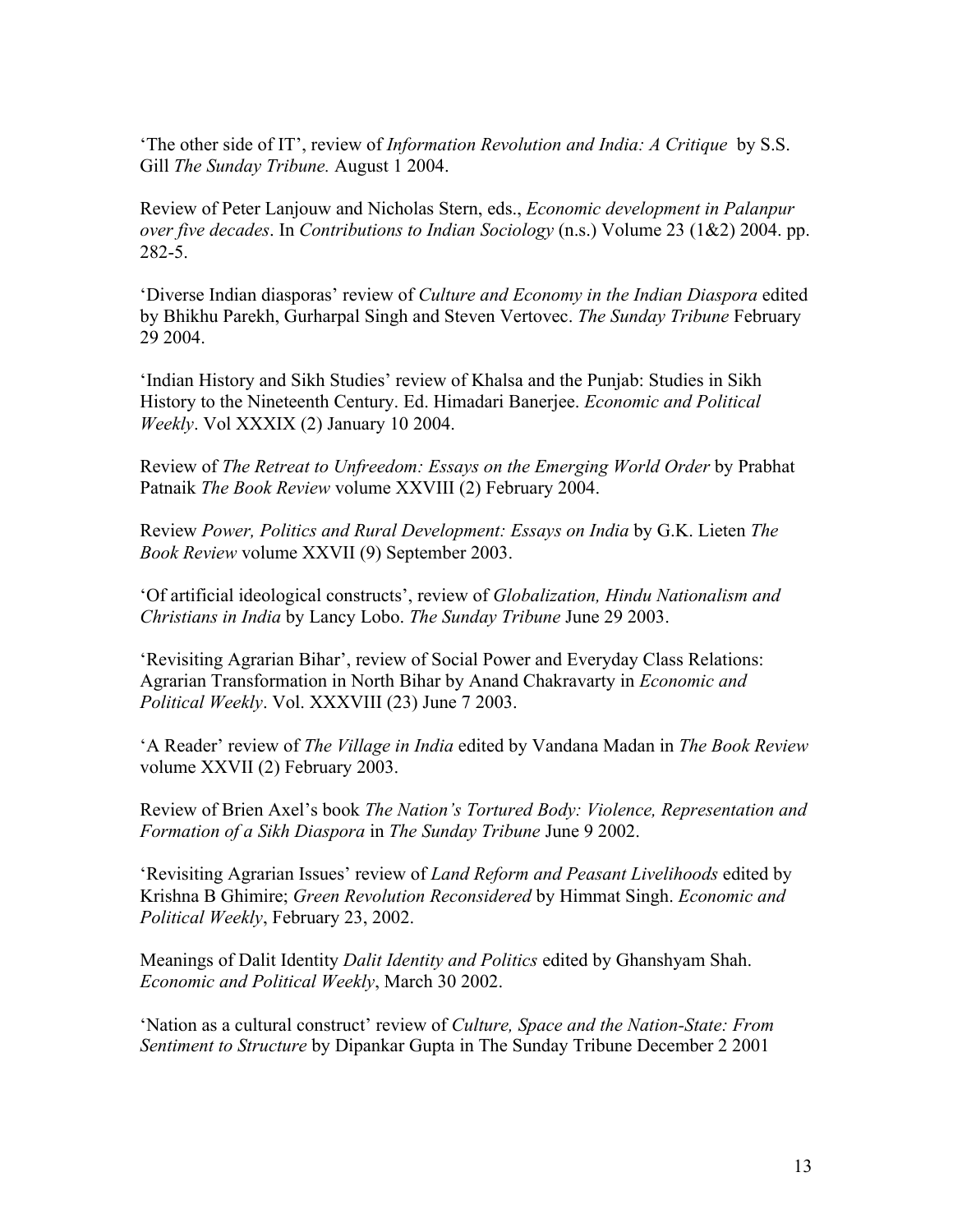'New perspective on Sikh studies', review of C. Shackle, G. Singh and A.S. Mandair eds. *Sikh Religion, Cultrue and Ethnicity* in *The Sunday Tribune*, September 30 2001.

Review of *Postcolonial developments: Agriculture in the making of modern India* by Akhil Gupta in *Contributions to Indian Sociology (n.s.)* Vol 35 (1). 2001.

'The "nations" within a nation' review of S.L. Sharma and T.K. Oommen ed. *Nation and National Identity in South Asia* in *The Sunday Tribune*, January 14 2001.

'Why are Christians different?' review of T.K. Oommen and H.M. Mambry *The Christian Clergy in India: Social Structure and Social Roles* in *The Sunday Tribune,* February 4 2001.

'The red fall-out of green revolution' review of Shinder Purewal's Sikh Ethnonationalism and the Political Economy of Punjab in *The Sunday Tribune,* March 4 2001.

'Reservation policy today: the hidden danger' review of *Contesting Reservations: The Indian Experience on Affirmative Action* by Sagar Preet Hooda in *The Sunday Tribune* April 15 2001.

How scientific are social sciences? review of *Methodology in Social Research: Dilemmas and Perspectives. Essays in Honour of Ramkrishna Mukherjee* edited by Partha Nath Mukherji *The Sunday Tribune* May 20 2001**.**

**'**Free market and unfree labour' review of *Towards a Comparative Political Economy of Unfree Labour: Case Studies and Debates* by Tom Brass. *The Sunday Tribune* July 1 2001.

'*Genesis and tradition of Sikhs abroad'* review of The Sikh Diaspora: The Search for Statehood by Darshan Singh Tatla. *The Sunday Tribune*. August 19 2001.

'Violence, and the varieties of it', review of Barinder Pal Singh's *Problems of Violence: Themes in Literature* in *The Sunday Tribune*, January 9, 2000.

'Men are not essential here', review of R. Wardhan's Female *Headed Households in Patriarchal Society: A Sociological Study* in *The Sunday Tribune*, February 13, 2000.

'Forests and tribals: not an idyllic link', review of Roger Jeffery and Nandini Sundar ed. *A New Moral Economy of India's Forests? Discourses of Community and Participation* in *The Sunday Tribune*, March 12, 2000.

Review of *Growth with Equity: the new technology and agrarian change in Bengal* by Abhijit Dasgupta in *Contributions of Indian Sociology* (n.s.) vol 34 (1) 2000.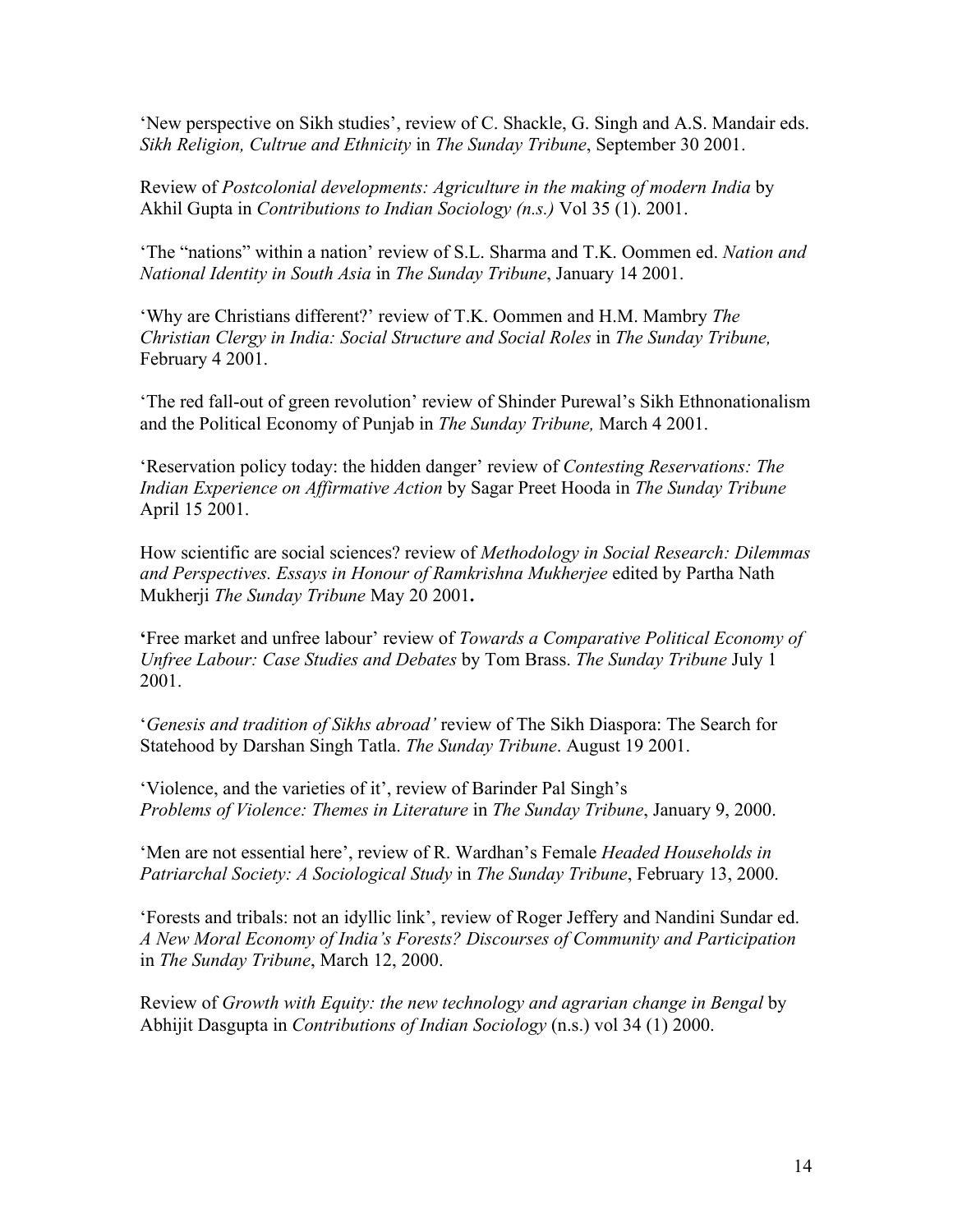'Wanted: people-centred policies' review of Ashish Kothari et.al. ed. Communities and *Conservation: Natural Resource Management in South Central Asia* in *The Sunday Tribune*, April 16, 2000.

'Green nod to final exit' review of Indebtedness, Impoverishment and Suicides in Rural Punjab by K.G. Iyer and M.S. Manick in *The Sunday Tribune*, May 21, 2000.

'Colonial twist to development' review of Post-colonial Developments: Agriculture in the Making of Modern India by Akhil Gupta in *The Sunday Tribune*, June 18, 2000.

'The built-in gender bias in society' review of *The Gender Gap in Education: NGOs as Change Agents* ed. by Rekha Wazir in *The Sunday Tribune* August 13 2000.

'Society, State and Power' review of *Institutions and Inequalities: Essays in Honour of Andre Beteille* by Ramachandra Guha and Jonathan Parry ed. *Economic and Political Weekly* Vol. XXXV (34) August 19 2000.

'Caste: the other view' review of *Interrogating Caste: Understanding Hierarchy and Difference in India Society* by Dipankar Gupta's in *The Sunday Tribune*. September 17 2000.

'Hot money is hot threat' review of *Taming Global Financial Flows. Challenges and Alternatives in the Era of Financial Globalization: A Citizens Guide* by Kavaljit Singh in *The Sunday Tribune*. October 1 2000.

'Indian sociologists: why they are different?' review of *Chronicles of Our Time* by Andre Beteille in *The Sunday Tribune* December 17 2000.

'Akalis: Suba Struggle and Splits', review of K.G. Lamba's *Dynamics of Punjabi Suba Movement* and Kuldeep Kaur's *Splits and Mergers*, in *The Sunday Tribune*, March 7, 1999.

'When rural change speaks loudly', review of *Village Voice: Forty Years of Rural Transformation in South India* by T.S. Epstein et. al., *The Sunday Tribune*, May 9, 1999.

'Mutinies and why neighbours stroke them', review *of Kin State Intervention in Ethnic Conflict: Lessons from South Asia* by Rajat Ganguly, *The Sunday Tribune*, June 20, 1999.

'The City Beautiful acquires a soul', review of *Chandigarh Landscape: Brief Social History of a Planned City* by Kavita Soni-Sharma et.al., *The Sunday Tribune*, August 1, 1999.

'Warrior Roots of Jain', review of *The universe as Audience: Metaphor and Community among Jains of North India* by Ravinder K. Jain, in *The Sunday Tribune*, November 7, 1999.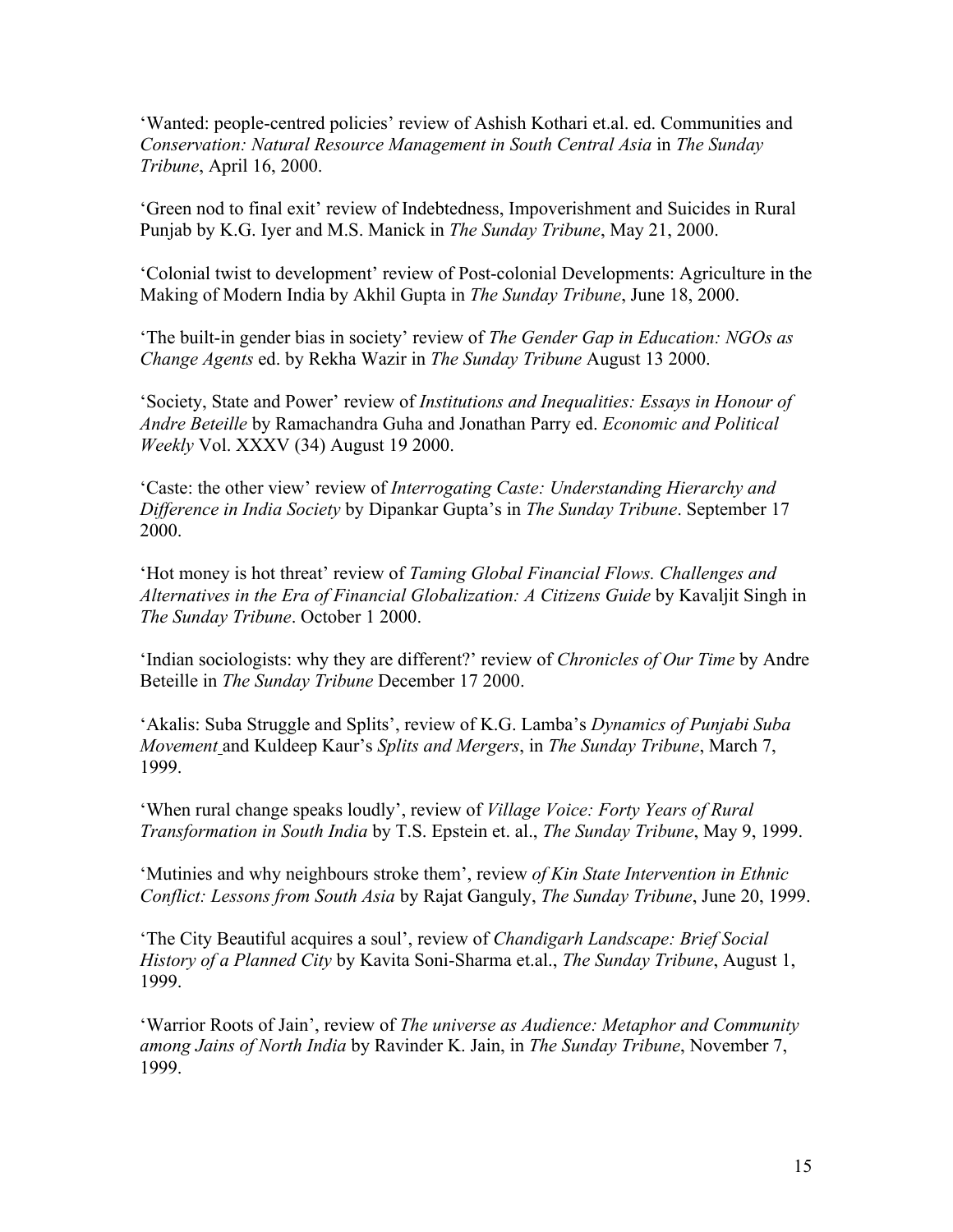Review of B.L. Abbi and Kesar Singh, *Post-green revolution rural Punjab: A profile of economic and social-cultural change (1965-95*), in *Contributions to Indian Sociology*, Vol. 33(1&2). 1999.

'Where enemies of state spend their days', review of *Political Prisoners in India* by Ujjwal Kumar Singh, OUP, in *The Sunday Tribune*, December, 12. 1999

Review of Sing C. Chew and Robert A Denemark, eds.*The underdevelopment of development* (Essays in Honour of Andre Gunder Frank), Thousand Oak, Sage, in *Contributions to Indian Sociology* (n.s.) 32,1 1998.

'Jat Farmers and Their Politics' review of Dipankar Gupta's book *Rivalry and Brotherhood* in *The Book Review*, Vol. XXII(3) 1998.

Review of K.C. Mahanta ed. *People of the Himalayas: Ecology, Culture, Development and Change* in *Sociological Bulletin*, Vol. 47 (1) 1998.

'To Migrate or to Stay', review of J.L. Racine's ed. Book *Peasant Moorings: Village Ties and Mobility Rationales in South India* in *Economic and Political Weekly*, Vol. XXXIII (49) 1998.

Review of M. Wolfe's *Elusive Development in Contributions to Indian Sociology*, Vol. 32, 2 1997.

Review of 'A Field of One's Own: Gender and Land Rights in South Asia' by Bina Agarwal in *Indian Journal of Agricultural Economics*, Vol. 52(1) 1997.

Understanding Exchange Relations in Indian Agriculture', review of Wendy Olson's book *Rural Indian Social Relations* in *Economic and Political Weekly,* Vol. xxxii(19) 1997.

Review of K.N.O. Dharmadasa's (ed) book *National Language Policy in Sri Lanka, 1956 to 1996: Studies in Implementation*. ICES Occasional Papers 6 in *Language Problems and Language Planning,* Vol.21(3), Fall.

'Unusual Sources, Conventional Questions: A History of Tenancy in South India' review, *Economic and Political Weekly,* Vol. XXXI(19) 1996.

'Beyond the Economics of Supply and Demand' review, *Economic and Political Weekly*, Vol XXXI(47) 1996,

'Land Reforms and Agrarian Changes in Karnataka' review *Economic and Political Weekly*, Vol. XXX(29)1995.

'Towards a Sociology of Indian Development: Some Critical Comments on Tradition and Development by S.C. Dube', *Guru Nanak Journal of Sociology*, Vol.15(1) 1994.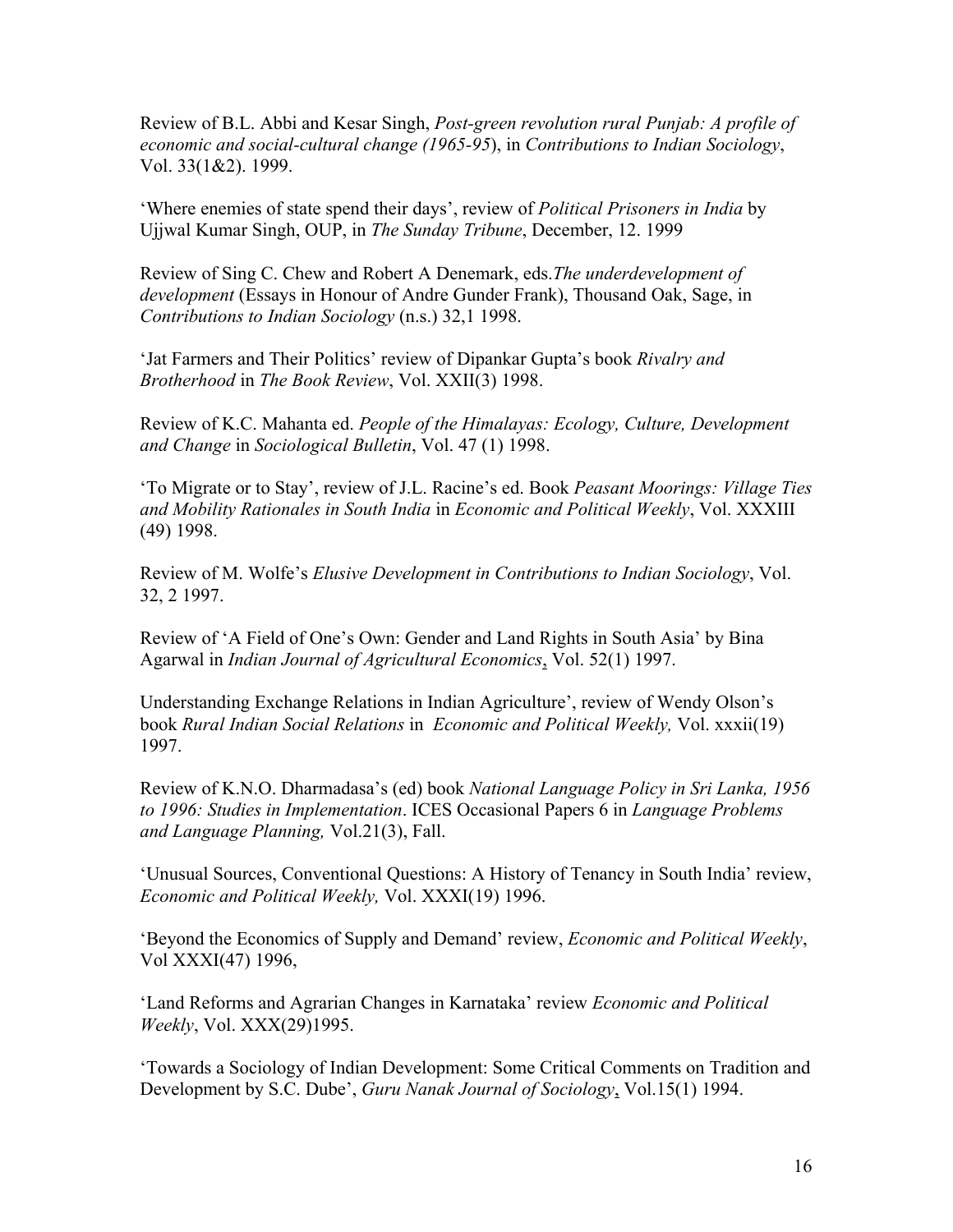'Culture and Development' review, *Social Scientist*, Vol. 21(5-6), 1993.

'Understanding Assam' review, *Social Scientist*, Vol. 19(9-10) 1992.

'The Crisis of Development: Farmers Movements in the Eighties' review, *Other Sociology*, Vol.1(3) 1989.

# **Lessons/Units Written for Open Universities (11):**

'Agrarian Classes and Categories'. Indira Gandhi National Open University, New Delhi, 2004-05.

'Survey Research'. Indira Gandhi National Open University, New Delhi, 2004-05.

The Tradition of "Village Studies" in Indian Sociology/ Social Anthropology. Indira Gandhi National Open University, New Delhi, 2004-05.

**'**The status of Human Rights in Punjab', Department of Correspondence courses, University of Hyderabad, Hyderabad, 1997.

'Human rights and the under-privileged groups: agricultural labourers in India', Department of Correspondence courses, University of Hyderabad, Hyderabad, 1997.

'Land reforms and the underprivileged groups in India', Department of Correspondence courses, University of Hyderabad, Hyderabad, 1998.

Agrarian class structure, Indira Gandhi National Open University, New Delhi, 1998.

'Middle classes in India', Indira Gandhi National Open University, New Delhi, 1998.

'Religious Ethnicity: The case of Punjab', Indira Gandhi National Open University, New Delhi, 1998.

'The Basis of Caste Hierarchy: Purity and Pollution', Indira Gandhi National Open University, New Delhi, 1999.

Theories of stratification: Towards a synthesis, Lenski, Luhmann and Berghe, Indira Gandhi National Open University, New Delhi, 1999.

# **Seminars/Symposia Organised:**

Terrains of Change: City, Citizenship and Inequalities in Emerging India. October 18 2013 (with Arshad Alam). JNU New Delhi.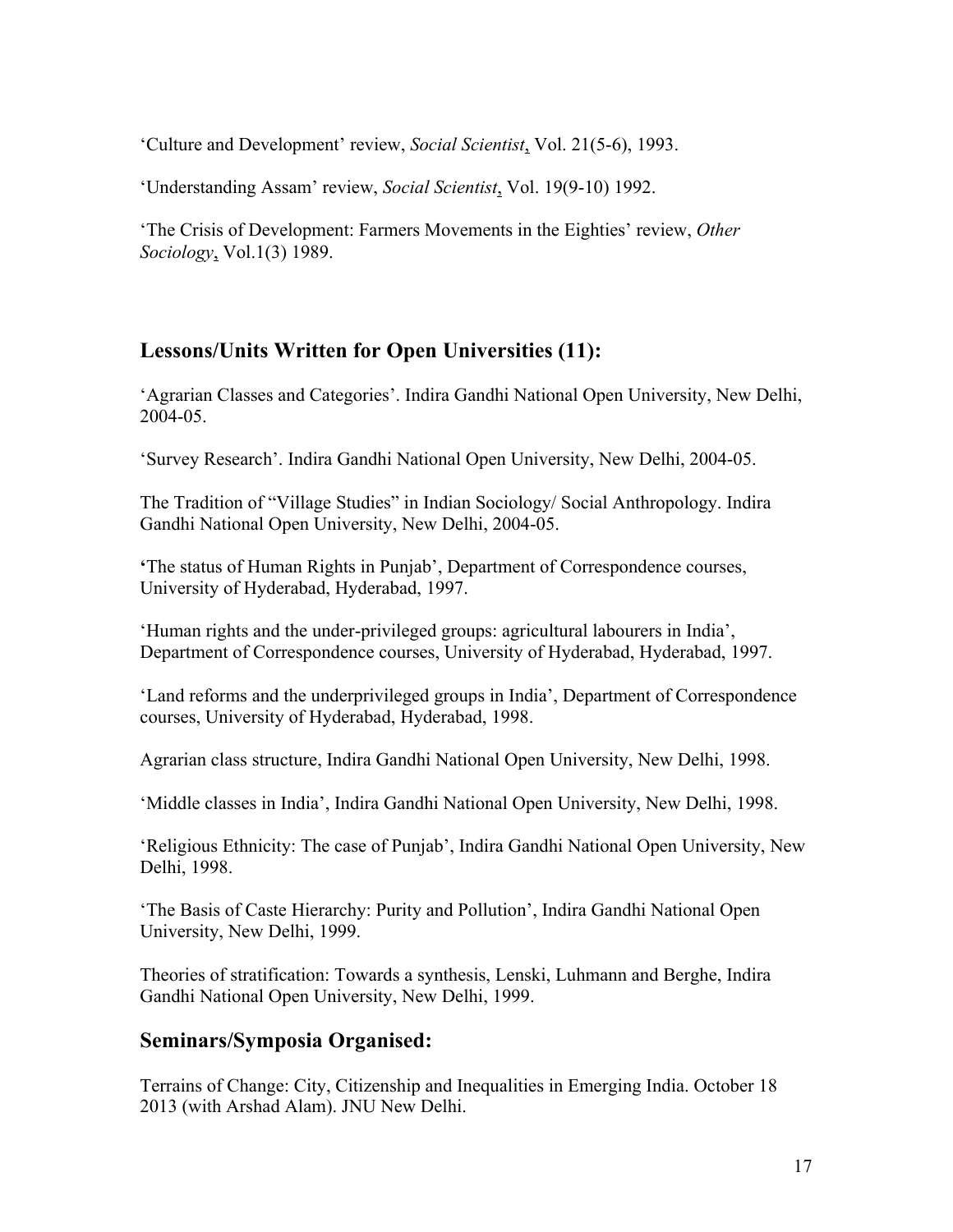Meanings of Change: Culture and Social Transformation in India and China, ICSSR Seminar, Jaipur April 8-9 2011.

'Plural Societies and Imperatives of Change'. International seminar April 19-20 2010.

Co-organized a national seminar on 'Changing Social Formations in Contemporary India', School of Scial Sciences, Jawaharlal Nehru University, New Delhi. April 24-26 2003.

Co-ordinated (with Dipankar Gupta) a Refresher Course for college lecturers at the Jawaharlal Nehru University, New Delhi July-August 2002

Organised a National Workshop on the theme 'Community and Identities: Interrogating Contemporary Discourses on India', Department of Sociology, University of Hyderabad, India. March  $19<sup>th</sup>$  and  $20<sup>th</sup>$  1998.

### **Research Projects Completed**:

Young People: Social Change and Politics in India 2013-14. Funded by National **University of Singapore**.

Himachal Pradesh: Exploring Culture, Economy, Governance. 2012-13. Funded by the **World Bank**.

Religious Mobilizations for Development and Social Change: A Comparative Study of Dalit Movements in Punjab and Maharashtra, India 2009. Funded by **DFID through University of Birmingham.**

'Dalit Entrepreneurs: Barriers and Supports'. 2009. Funded by the **World Bank.**

'A Forgotten "Revolution": Revisiting Agrarian Change in Haryana' 2008. Funded by the **World Bank.**

Marginals and The State: Religion, Politics and Governance in Contemporary India (with Gurpreet Mahajan). Funded by the **DFID through University of Birmingham**, 2008-09

Learning Abroad: CSFP and Higher Education in India. Commossioned by the **Commonwealth Trust, London** 2007.

Agrarian Change and Caste Conflict in Rural Punjab. 2004-05. Funded **by Indian Social Institute**

Rural and Agrarian Studies in India: 1988-2002. Commissioned by the **Indian Council of Social Sciences Research** 2004-05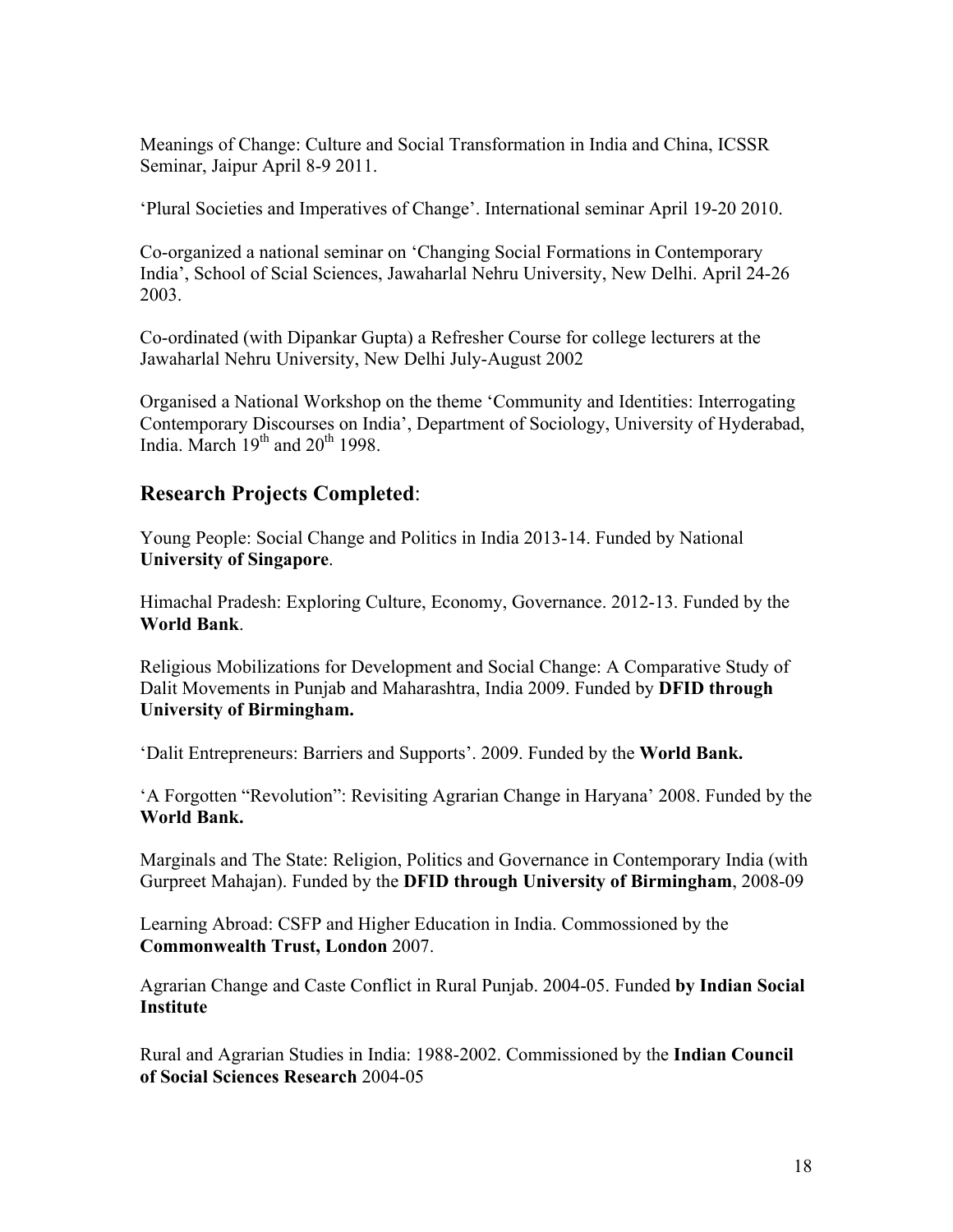Untouchability in Rural Punjab 2000-01. Funded by the **Actionaid** India.

A Socio-economic and Demographic Study of Villages in Bharuch District (Gujarat) CSS Surat (Along with S P Punalekar) 1990-91.

# **Special/ Important Lectures (last 6 year):**

'Caste in Contemporary India: Why should it still matter?' Public Lecture. University of Kassel, Germany. June 22 2016.

'The "Other" Democracies: Caste, Power and Citizenship in Contemporary India' **EDU** Public Lecture, University of Bielefeld, June 20 2016.

'Counter-cosmopolitan? Ethnic Formations in the Campus Life of JNU'. University of Bielefeld, Bielefeld, Germany. June 17 2016.

'Reimagining the Rural'. Tata Institute of Social Sciences, Hyderabad Campus. March 21 2016.

'Social Dynamics of Rural Non-Farm Economy'. South Asian University, New Delhi. February 17 2016.

'Identities Matter: Culture, Categories and Social Science Research. ISID, New Delhi. February 23 2016.

'Caste, Religion and Politics. Observer Research Foundation'. January 19 2016.

'Religious Diversities and the Indian Middle Classes'. December 8 2015. University of Aahrus, Denmark.

'Caste Matters: Aspirations, Identities and Political Orientation among the Youth in Delhi'. Paper presented at a seminar on Youth in Contemporary South Asia, St. John's College, University of Oxford, Oxford. May 21-22 2015

'Old Realities, New Perspectives: Towards a Comparative Sociology of Caste' Giri Institute, Lucknow. February 16 2015.

'Revisiting Caste, Reimaging India'. Azim Premji University, Bangalore. February 5 2015.

'Ascriptive Hierarchies: Caste and Comparative Understanding of Social Inequalities'. Presidency Universiry, Kolkatta December 22 2014.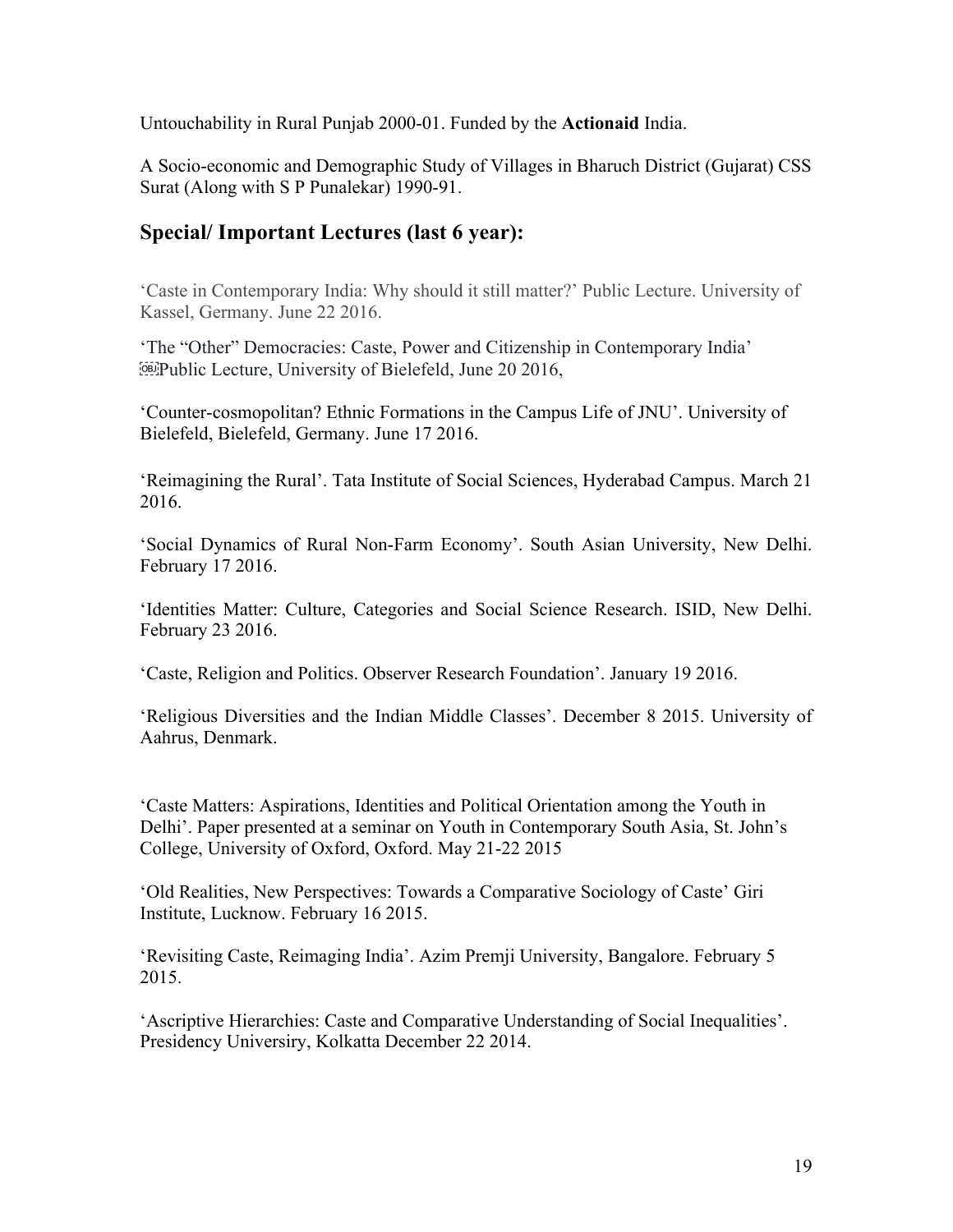'Revisiting the Rural, Re-framing 'Ruralilty': 'Rural Sociology' and the Study of Village Society in Contemporary India' **A. R. Desai Memorial Lecture**, University of Bombay, Mumbai. November 28 2014.

'How ddo we frame the study of the Rural'. **Keynote address** at Third Workshop of the Network of Rural and Agrarian Studies (NRAS). Bhopal. October 30 2014.

'Inequalities; Quantitative and Qualitative'. Keynote speaker at conferecne on Rethinking Social Inequality. **Volkswagen Foundation, Hannover**, Germany May 13-15, 2014.

'Young People in Delhi: Aspirations, Identities and Politics'. **National University of Singapore, Singapore**. April 16. 2014.

'Neo-Liberal Ruralities: Re-visiting agrarian changes in northwest India'. Professor Pradeep Kumar Memorial Lecture. Department of Political Science. **Panjab University, Chandigarh**. March 27 2014.

Making Sense of Rural Social Change. **Institute of Economic Growth, Delhi**. 21 March 2014 (Two days seminar on Econom Growth and Social Transformations)

'Caste and Power: Emerging Patterns and Perspective'. Ambedkar Memorial Lecture. **NISSWAS, Bhubneshwar**. February 14 2014.

'Caste Question in Punjab Studies'. Paper presented in a seminar on Punjab Today, Department of Sociology, **University of Delhi**. February 6 2014.

'Secular State, Religious Communities and Politics of the Public Sphere in Democratic India', paper presented in a seminar on Society, Religion and Modernity in India. **University of Hyderabad**, Hyderabad. November 27 2013.

'Battling for dignity: mobility, identity and Dalit initiatives for change'. Paper presented in a seminar on 'Social Mobility and Inequality in post-reform India'. Department of Sociology, **University of Delhi**. November 7, 2013

'Caste and Class Inequalities in India'. **University oif Bologna, Italy**, October 11 2013.

The Myth of "Global Village". Guest Speaker at the Graduation Ceremony, Masters Programmes in Social Sciences, **University of Lund**, Lund, Sweden. June 11 2013.

'The Pursuit of Happiness?'. Guest Speaker at the BIDS Graduation Ceremony. **University of Lund,** Lund, Sweden, June 10 2013.

'Indian Village in Neo-liberal Times'. Centre of Global South Asian Studies, **University of Copenhagen**, Denmark. 2 May 2013.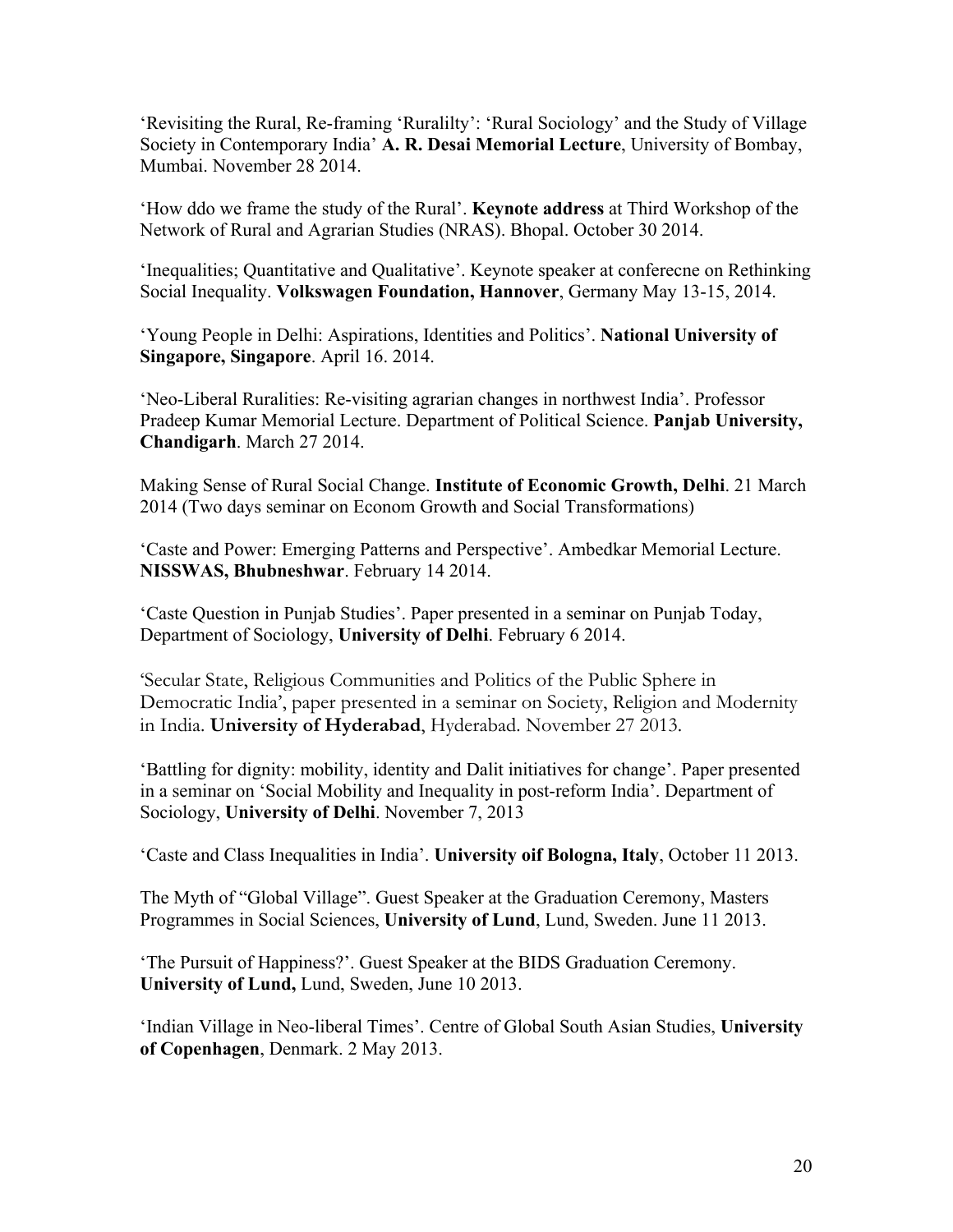'The Indian Middle-Class: Number Games and Social Change'. SASNET, **University of Lund**, Sweden. 24 April 2013.

'Futures of Caste and Power'. Department of Literature, History of ideas and Religion (LIR), **University of Gothenburg**, Sweden. 19 April 2013.

'Neo-liberal Ruralities'. Development Studies Group, Department of Political Science, **University of Lund**, Sweden. 16 April 2013.

'Engaging with Caste in Contemporary India: Changes and Reproduction of Social Inequality'. International Workshop on 'Better Business without Caste Discrimination' **Oslo. Norway**. April 5 2013. (Keynote speaker).

'Could there be a Future of Caste?'. International Seminar, Entrenched Inequalities - East and West. Theories of inequality. **University** of **Lund** March 27 2013.

'Rise of the Plebeian: Re-imagining Caste and Politics in Contemporary India'. **Department of Political Science, University of Lund**, Swedden. March 20 2013.

'Beyond the Binaries of ʻBharat' and ʻIndia': Reimagining the Rural-urban in Contemporary Times'. International workshop on "Urbanization and Migration in Transnational India: Work and Family Life from a Welfare Perspective", organized by **ISEC-Lund University. Bangalore** 5 March 2013 (Keynote speaker).

'Caste in Constructs. Caste in life'. **University of Lund, Lund**, Sweden. February 26 2013.

'Colonialism and constructions of 'rurality' and 'backwardness' in India'. **University of Lund, Lund**, Sweden. February 25 2013.

'Caste and Democracy: Dalit Identity and Politics of Citizenship'. Department of Political Science, **University of Stockholm, Sweden**. February 15 2013.

What's Happening to the Countryside? Agrarian Change and the Social Order of Caste in Northwest India. Department of Sociology, **University of Lund**, Lund, Sweden. November 1, 2012.

'The Futures of Caste'. **University of Bergen**, Bergen, Norway. November 24, 2012.

'A Forgotten "Revolution": Revisiting Rural Life and Agrarian Change in Haryana'. Village Conference. **Jawaharlal Nehru University, New Delhi** November 19 2012.

Indian Village in the 'Neo-Liberal' Times: Changing Economies, Power and Identities. **University of Lund, Lund, Sweden**. October 12, 2012.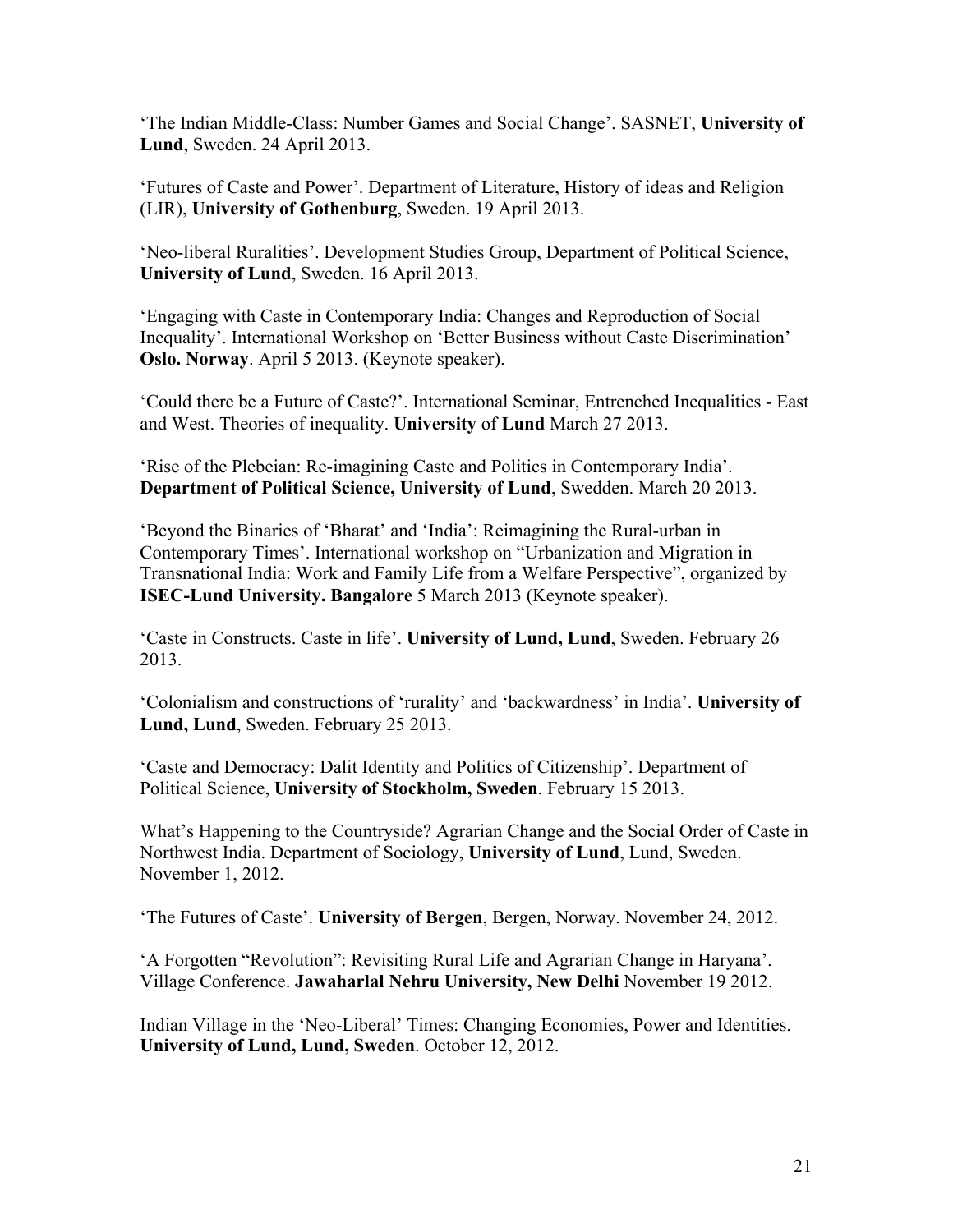'Making Sense of Caste in Contemporary India'. **Humboldt University, Berlin**, Germany. June 07 2012.

'In the Footsteps of Ambedkar: Dalit Activists of Delhi': Department of Sociology**, Delhi School of Economics**. April 13 2012.

'Communities: Old and New'. Plenary Lecture, **Tata Institute of Social Sciences, Mumbai.** February 17 2012.

'Rural Social Change: Learning from the Indian Experience'. **SANPAD, Durban,** November 22 2011.

'Agrarian Changes in the Times of (Neo-Liberal) "Crises" Revisiting Attached Labour in Haryana'. **University of Oxford**. July 2011.

'What is happening to the rural?: Revisiting marginalities and dominance in rural northwest India'. **University of Oxford, Oxford**, March 29 2011.

Can the Language of Social Exclusion help us Develop a Critical Sociology of Caste? **University of Hyderabad**, March 23 2011

'Biography of Rural Development in India'. SANPAD seminar on Rural Development, **Beijing, China**, February 29 2011.

'Challenges of diversity and the Indian Youth'. **Macau**, November 2 2010

Dalit Religious Movements. Paper presented at the conference of **European Association of South Asian Studies, Bonn**, Germany, July 27 2010

Religion, Politics and Governance: The Indian Experience. **University of Birmingham**, July 21 2010.

'Dalits and Religious Minorities'. Presented at the **Kolkatta Group** meeting on 'Eliminating Injustices', February 16 2010. Kolkatta.

"Engagements with Caste', Keynote Address to workshop on 'Mapping Marginalities', **Centre for Studies in Social Sciences, Kolkatta**. October 21 2009-10-22

'Changing Modes of Social Science Enquiry in India'. Institute of Oriental Studies, **Moscow**, October 6 2009.

'Communities and Citizenship'. **Institute of Economic Growth, Delhi**. March 5 2009.

'Towards a Political Theory of Caste'. **Centre for the Study Developing Societies, Delhi.** March 3 2009.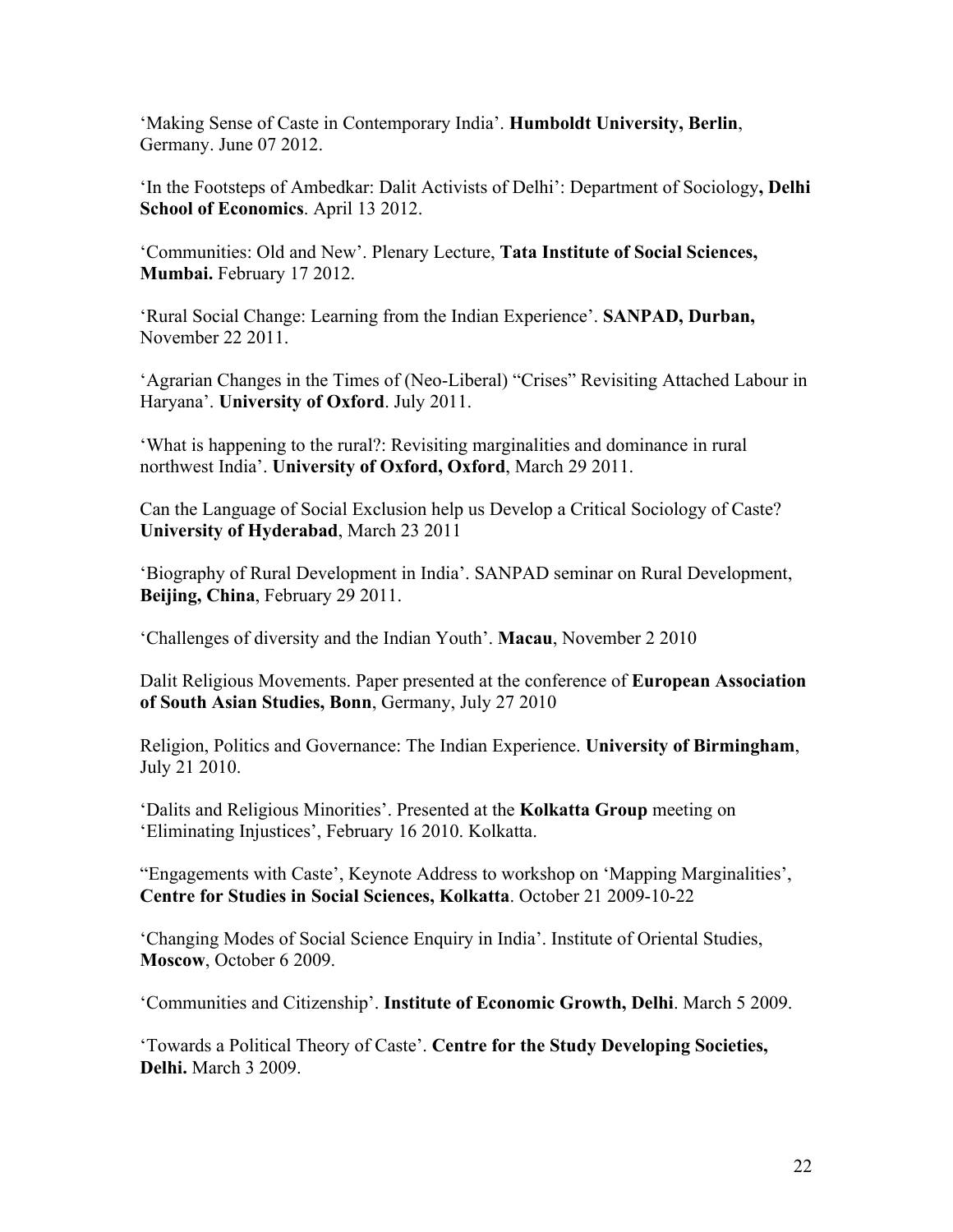'Development, Deprivation and Marginalization'. **Keynote address**. Department of Sociology, Panjab University, Chandigarh, February 24 2009.

'Bondage and Beyond'. Knowledge Sharing Workshop on Debt Bondage in India 19 February 2009. organized by **ILO** sub-regional office, Delhi.

'A Forgotten "Revolution": Revisiting Agrarian Change in Haryana', Department of Sociology, **Delhi University**, February 6 2009.

'Targeting Marginalized Minorities: Religion and Community in the Pursuit of Development', University of **Birmingham, UK**, January 20 2009.

'Marginalities: Old and New', **Plenary Lecture** at the meeting of the Indian Sociological Society, Jaipur, December 28 2008.

'State, Politics and the Reproduction of Caste: The Making of Dalit Political Agency in Punjab, India' Lecture deliver at the **University of Pennsylvania, USA** December 5, 2008.

'Roundtable Talk on Poverty and Human Rights', **Rafto Foundation, Bergen**, Norway, August 10 2008.

'Social Movements for Social Change in Contemporary India: A Review of Literature'. University of **Leeds, Leeds**, UK. August 7 2008.

'Religion, Politics and Governance in Contemporary India'. **University of Birmingham**, United Kingdom, January 21 2008.

'Modernization, Development and Community'. School of Public Policy, **University of Birmingham**, Birmingham, United Kingdom, May 23 2007.

'In The Name of Globalization: Meritocracy, Productivity and the Hidden Language of Caste' International Conference on Discrimination, **University of Princeton, Princeton**, United States, May 18 2007.

'Who Will Speak for the Village: Agrarian Change and Marginalizing Ruralities in Contemporary India'. Department of Sociology, **University of Pune**, Pune February 27 2007.

'Development Deficit in the Muslim Minority: Making Sense of the Sachar Committee Report'. **University of Birmingham**, Birmingham (United Kingdom). January 23 2007.

'Religion, Reservations and Caste: Rethinking "Backwardness" of India's Minorities'. **Institute of Human Development, Delhi**. December 9 2006.

'Caste and Citizenship'. **CIEFEL, Hyderabad** August 10 2006-08-19